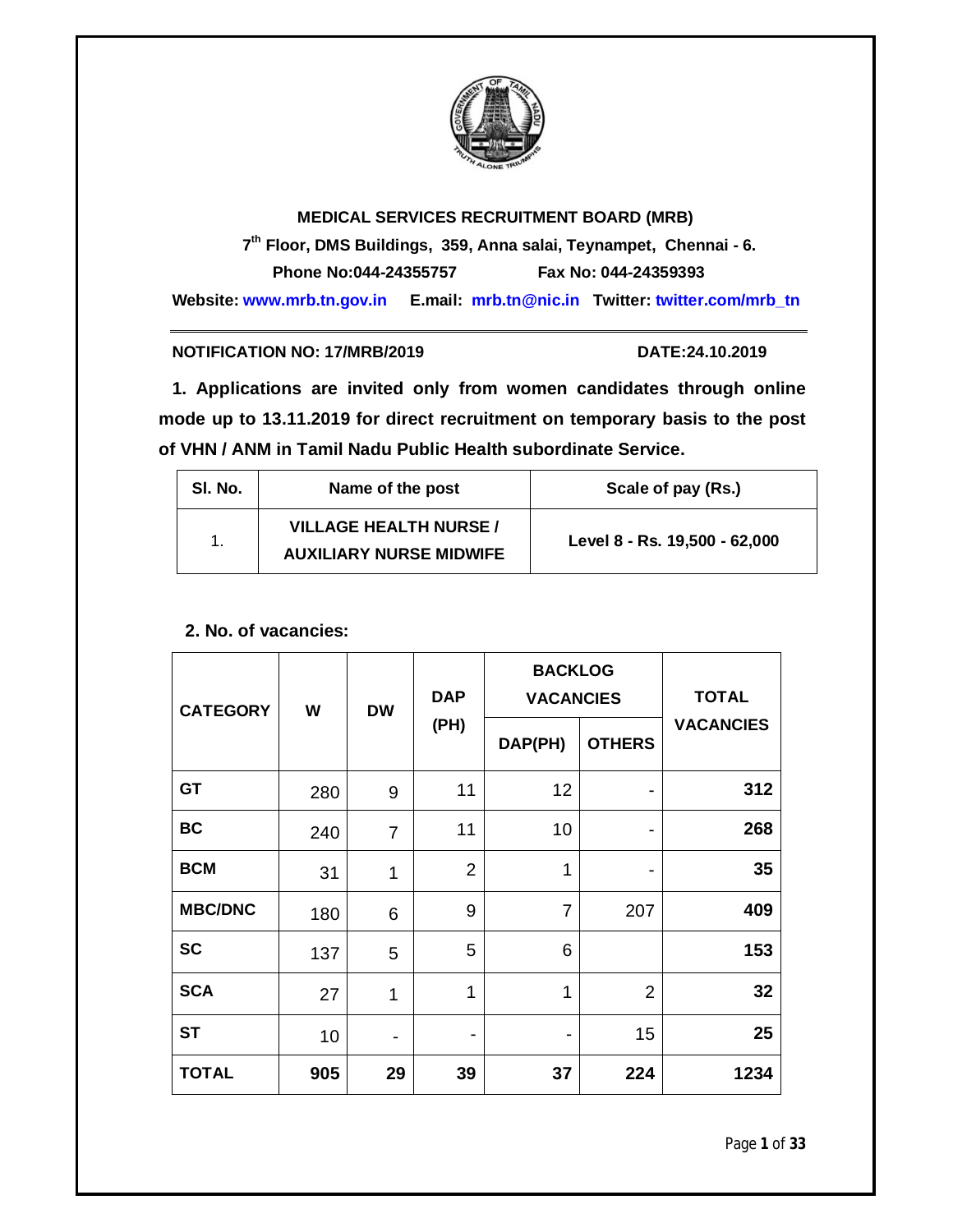| <b>Abbreviation</b> | <b>Detail</b>                                  |
|---------------------|------------------------------------------------|
| <b>BC</b>           | <b>Backward Classes</b>                        |
| <b>BCM</b>          | <b>Backward Classes (Muslim)</b>               |
| DAP(PH)             | <b>Differently Abled Persons</b>               |
| <b>DW</b>           | <b>Destitute Widow</b>                         |
| G                   | General                                        |
| GT                  | <b>General Turn</b>                            |
| MBC / DNC           | Most Backward Classes / Denotified Communities |
| <b>SC</b>           | <b>Scheduled Castes</b>                        |
| <b>SCA</b>          | Scheduled Castes (Arunthathiyars)              |
| <b>ST</b>           | <b>Scheduled Tribes</b>                        |
| W                   | Women                                          |

| <b>3. IMPORTANT DATES:</b>                                                        |            |  |  |  |
|-----------------------------------------------------------------------------------|------------|--|--|--|
| Date of Notification                                                              | 24.10.2019 |  |  |  |
| Last date for submission of Application (Online<br>Registration & Online payment) | 13.11.2019 |  |  |  |
| Last date for offline payment of fee through Indian Bank                          | 15.11.2019 |  |  |  |

# **4.SCALE OF PAY:**

Scale of pay Level 8 - Rs. 19,500 - 62,000 (Details can be seen in Annexure-6 of this notification).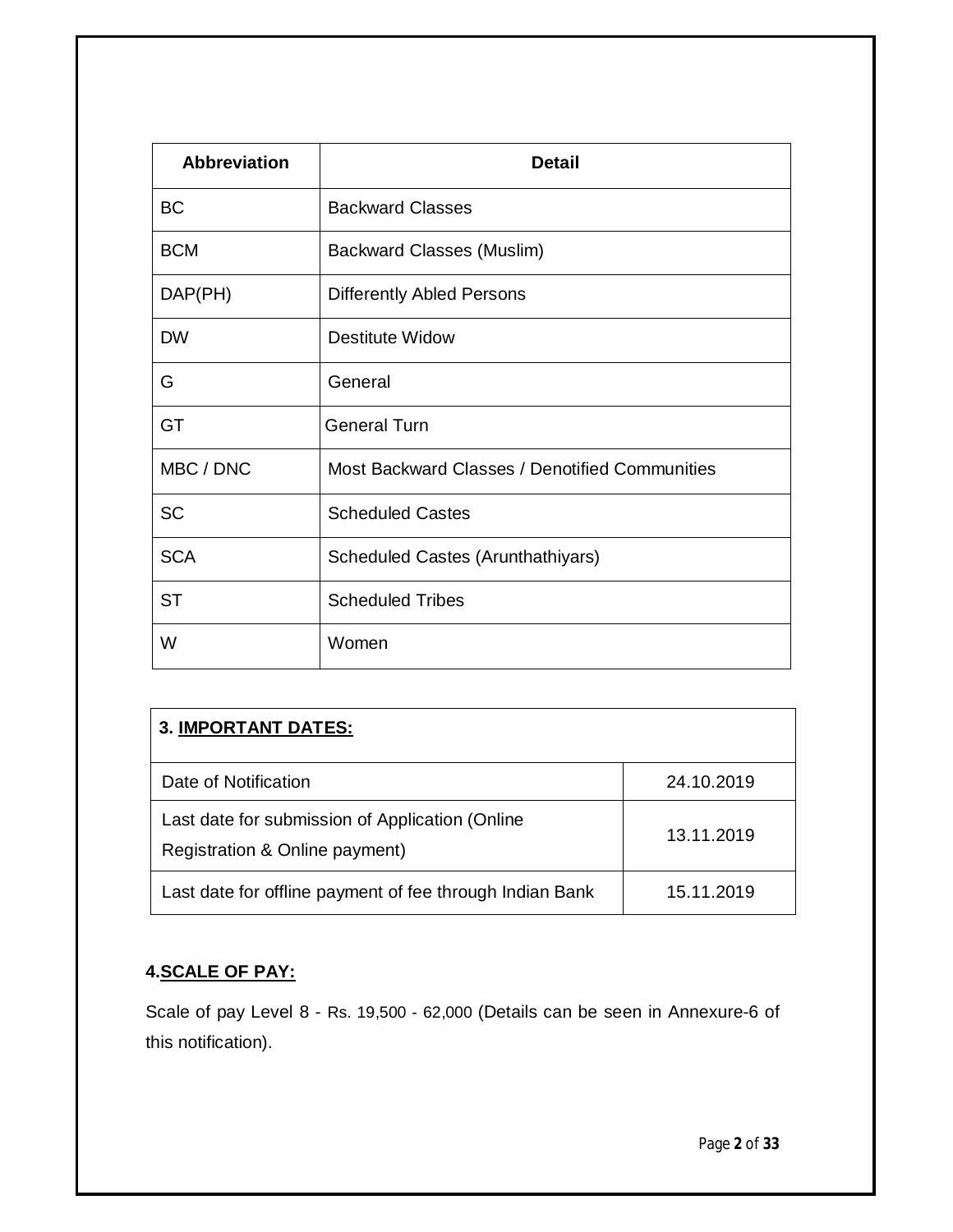# **5. RESERVATION AND RELATED INFORMATION:**

| The number of vacancies advertised is only an indicative number and is liable for      |  |  |  |  |
|----------------------------------------------------------------------------------------|--|--|--|--|
| change (increase or decrease) with reference to vacancy position at any time           |  |  |  |  |
| before finalisation of selection for appointment.                                      |  |  |  |  |
| The rule of reservation is applicable as per the rules in force. Detailed instructions |  |  |  |  |
| with regard to reservation can be seen in Annexure-2 of this notification.             |  |  |  |  |
| Separate reservation of 3.5% within the 30% reservation available for Backward         |  |  |  |  |
| Classes is applicable only to Backward Class Muslims (BCMs). All the concessions       |  |  |  |  |
| / relaxations / benefits applicable to BC candidates are applicable to BC Muslim       |  |  |  |  |
| candidates as well.                                                                    |  |  |  |  |
| The expression B.C (i.e. Backward Class) wherever it occurs including online           |  |  |  |  |
| application form, should be read as "B.C. (other than BCM) and B.C. (Muslims)",        |  |  |  |  |
| [BCMs denotes Backward Class Muslims].                                                 |  |  |  |  |
| <b>Reservation for Destitute Widow:-</b>                                               |  |  |  |  |
| i.<br>In the case of direct recruitment to the posts with Grade Pay which does not     |  |  |  |  |
| exceed Rs.2,800/-, ten per cent of vacancies out of thirty percent vacancies           |  |  |  |  |
| set apart for women shall be set apart for destitute widow's and the first             |  |  |  |  |
| vacancy in every ten vacancies set apart for women in each category                    |  |  |  |  |
|                                                                                        |  |  |  |  |
| namely the General Turn, Backward Class Muslims, Backward Classes,                     |  |  |  |  |
| Most Backward Classes / Denotified Communities, Scheduled Castes or                    |  |  |  |  |
| Scheduled Tribes shall be set apart for destitute widows. If no qualified and          |  |  |  |  |
| suitable destitute widow is available, the turn so set apart for destitute widow       |  |  |  |  |
| shall go to the women (other than destitute widow) belonging to respective             |  |  |  |  |
| category.                                                                              |  |  |  |  |
| Every candidate claiming to be a "destitute widow" shall produce a<br>ii.              |  |  |  |  |
| certificate in the format given in Annexure 9 to this notification from the            |  |  |  |  |
| Revenue Divisional Officer or the Assistant Collector or the Sub-Collector             |  |  |  |  |
| concerned.                                                                             |  |  |  |  |
|                                                                                        |  |  |  |  |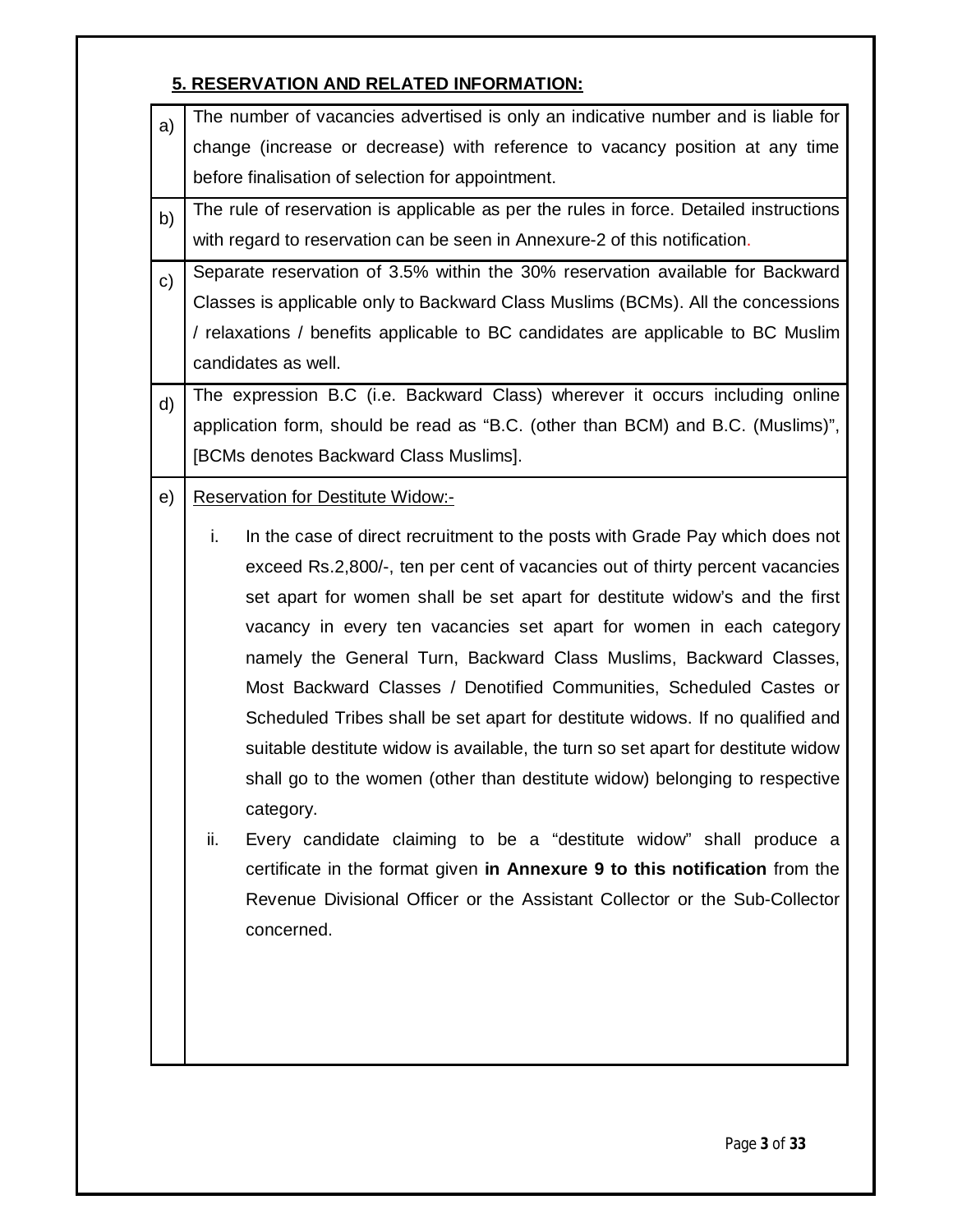# f) | Reservation for differently abled:-

Provisions of Tamil Nadu Government Servant (Conditions of Service) amendment Act 2017(Act 30 of 2017) will be applicable.

4% of the posts are reserved for Differently Abled candidates (Orthopaedically physically handicapped locomotory disability of the lower limbs should be between 40% and 50%) as per G.O.(Ms).No.3, Health and Family Welfare (C2) Department dated: 06.01.2016 and G.O.(Ms.)No.21, Welfare of Differently Abled Persons (DAP-3.2) Department, dated 30.05.2017. Such candidates have to produce a certificate of physical fitness from the Medical Board (as in Annexure 7A / 7B of this notification).That Certificate should be obtained from the Medical Board of a Medical college / District Head Quarters Hospital.

# **6 A. AGE (as on 01.07.2019):**

| SI. No. | Category                            | <b>Minimum</b><br>Age (should<br>have<br>completed)<br>in years) | <b>Maximum Age</b><br>(in years) |           |  |
|---------|-------------------------------------|------------------------------------------------------------------|----------------------------------|-----------|--|
| a.      | For all categories                  | 18                                                               | SC/ST/SCA/ BC / BCM / MBC&DNC    | <b>OC</b> |  |
|         |                                     |                                                                  | 57                               | 40        |  |
| b.      | <b>Differently Abled</b><br>Persons | 18                                                               | 57                               | 50        |  |
| C.      | <b>Destitute Widow</b>              | 18                                                               | 57                               | 57        |  |

# **Age concession for Differently abled candidates:-**

Eligible Differently Abled candidates can avail age concession up to ten years over and above the age limits prescribed for the appointment to post by direct recruitment.

[Section 64 of Tamil Nadu Government Servants (Conditions of Service) Act – 2016]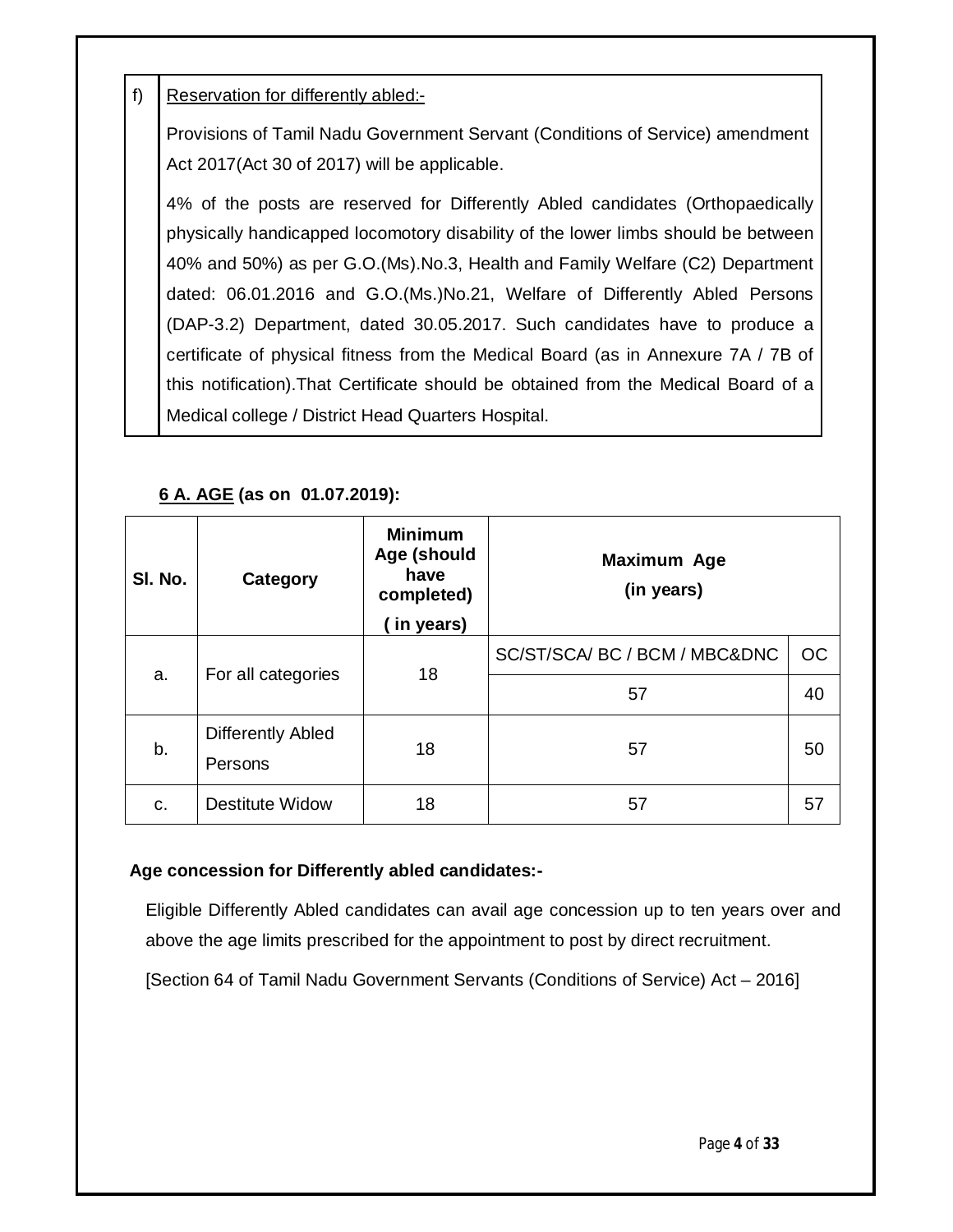# **6B. EDUCATIONAL QUALIFICATION:**

Candidate shall possess the following qualification on the date of this notification viz*.*  **24.10.2019**

| (*As per G.O.(Ms).No.204, Health and Family Welfare<br>Name of the<br>SI.No.<br>(L2) Department<br>Dated: 12.08.2016 and G.O.(MS)<br>post<br>No.475, Health and Family Welfare (L1) Department<br>dated 10.10.2018)<br>(i)<br>ANM qualification from Government or Government<br>approved private Auxiliary Nurse Midwife school<br><b>VILLAGE</b><br>1.<br><b>HEALTH</b><br>which is recognized by Indian Nursing Council,<br><b>NURSE/</b><br>namely:<br><b>AUXILIARY</b> |
|-----------------------------------------------------------------------------------------------------------------------------------------------------------------------------------------------------------------------------------------------------------------------------------------------------------------------------------------------------------------------------------------------------------------------------------------------------------------------------|
|                                                                                                                                                                                                                                                                                                                                                                                                                                                                             |
|                                                                                                                                                                                                                                                                                                                                                                                                                                                                             |
|                                                                                                                                                                                                                                                                                                                                                                                                                                                                             |
|                                                                                                                                                                                                                                                                                                                                                                                                                                                                             |
|                                                                                                                                                                                                                                                                                                                                                                                                                                                                             |
|                                                                                                                                                                                                                                                                                                                                                                                                                                                                             |
|                                                                                                                                                                                                                                                                                                                                                                                                                                                                             |
|                                                                                                                                                                                                                                                                                                                                                                                                                                                                             |
| For those who have acquired Auxiliary Nurse                                                                                                                                                                                                                                                                                                                                                                                                                                 |
| (a)<br><b>NURSE</b>                                                                                                                                                                                                                                                                                                                                                                                                                                                         |
| <b>MIDWIFE</b><br>Midwife / Multipurpose Health Workers (Female)                                                                                                                                                                                                                                                                                                                                                                                                            |
| qualification prior to 15.11.2012 :-                                                                                                                                                                                                                                                                                                                                                                                                                                        |
| SSLC with 18 months Auxiliary Nurse Midwife /                                                                                                                                                                                                                                                                                                                                                                                                                               |
| Multipurpose Health Workers (Female) course.                                                                                                                                                                                                                                                                                                                                                                                                                                |
| (b)<br>For those who have acquired Auxiliary Nurse                                                                                                                                                                                                                                                                                                                                                                                                                          |
| Midwife / Multipurpose Health Workers (Female)                                                                                                                                                                                                                                                                                                                                                                                                                              |
| qualification after 15.11.2012 :-                                                                                                                                                                                                                                                                                                                                                                                                                                           |
| +2 with 2 years Auxiliary Nurse Midwife                                                                                                                                                                                                                                                                                                                                                                                                                                     |
| Multipurpose Health Workers (Female) course.                                                                                                                                                                                                                                                                                                                                                                                                                                |
| Having a certificate of registration issued by the<br>(ii)                                                                                                                                                                                                                                                                                                                                                                                                                  |
| Tamil Nadu Nurses and Midwives Council; and                                                                                                                                                                                                                                                                                                                                                                                                                                 |
| Must possess physical fitness for camp life.<br>(iii)                                                                                                                                                                                                                                                                                                                                                                                                                       |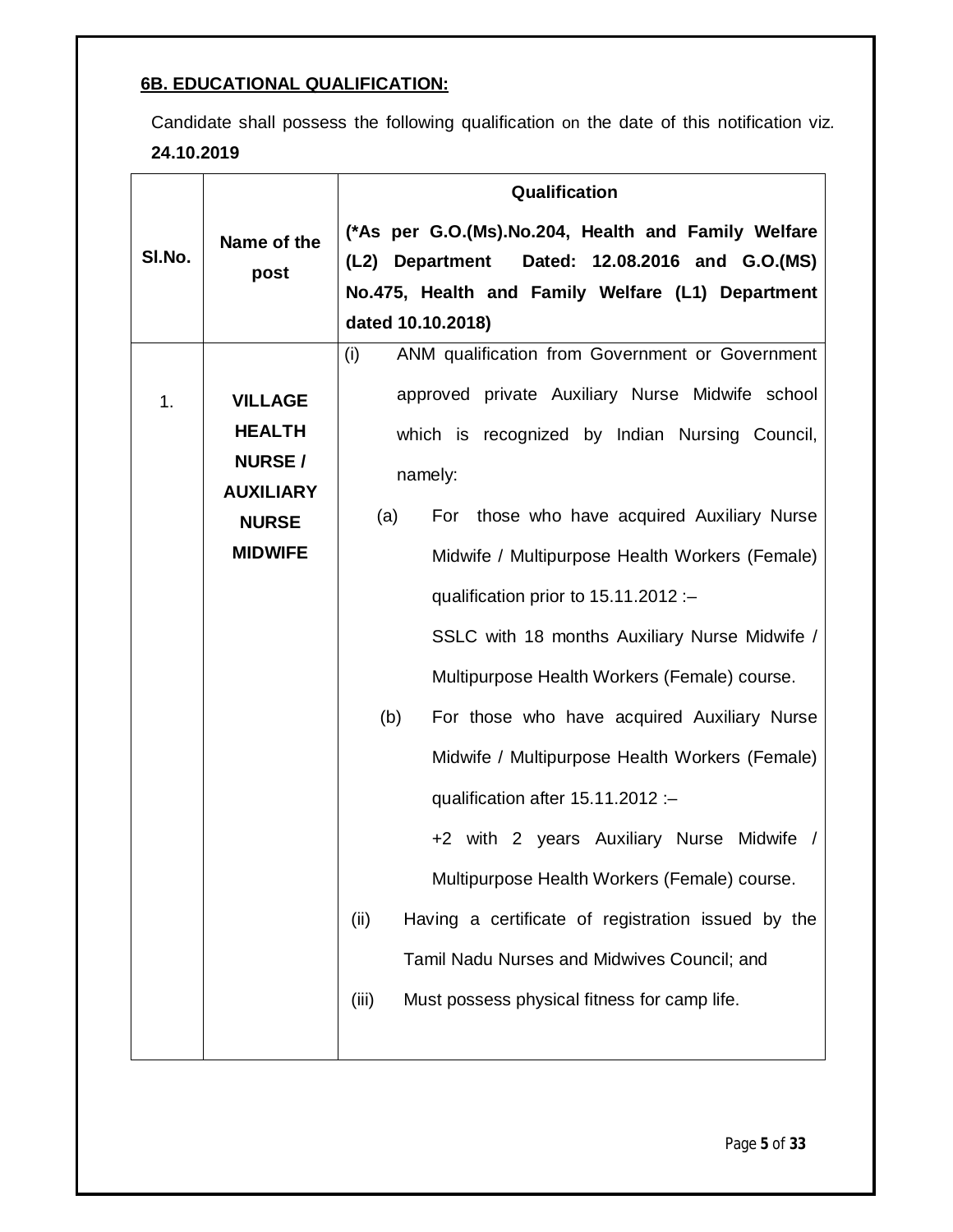# **6C. CONDITIONS AND QUALIFICATION:**

- i. The claims of the candidates with regard to the date of birth, educational/technical qualifications, equivalent qualification, status of disability, community and related details etc. are accepted only on the information furnished by them in their on-line application, without physical verification of their claims. Their candidature therefore will be provisional and subject to the Board satisfying itself, about their age, educational/technical qualifications, equivalent qualification, status of disability, community and related details etc. through a physical verification process. The candidature is therefore, provisional at all stages and the Board reserves the right to reject any candidature at any stage, even after the selection has been made.
- ii. If a candidate claims equivalent qualification, the onus of providing the same rests with the candidate.
- iii. Persons with required qualification whether registered in employment exchange or otherwise are eligible to apply.

# **7. PROCEDURE OF SELECTION:**

**7a.** Selection will be made based on the marks scored by the candidates in their academic and technical qualification(s) for the post of **Village Health Nurse / Auxiliary Nurse Midwife** duly following the rules of reservation and communal rotation issued by the Government of Tamil Nadu. There will be no oral test (Interview) for the post.

| <b>Minimum educational</b>                                       | <b>Weightage of marks</b>    |               |                    |  |
|------------------------------------------------------------------|------------------------------|---------------|--------------------|--|
| qualification required for the<br>post                           | <b>Certificate / Diploma</b> | $HSC/P.U.C**$ | <b>SSLC / 10th</b> |  |
| a. Certificate with SSLC<br>(till)<br>2012)                      | 50%                          | 30%           | <b>20%</b>         |  |
| b. Certificate with PUC/HSC<br>qualification<br>$(2012$ onwards) | 50%                          | <b>30%</b>    | 20%                |  |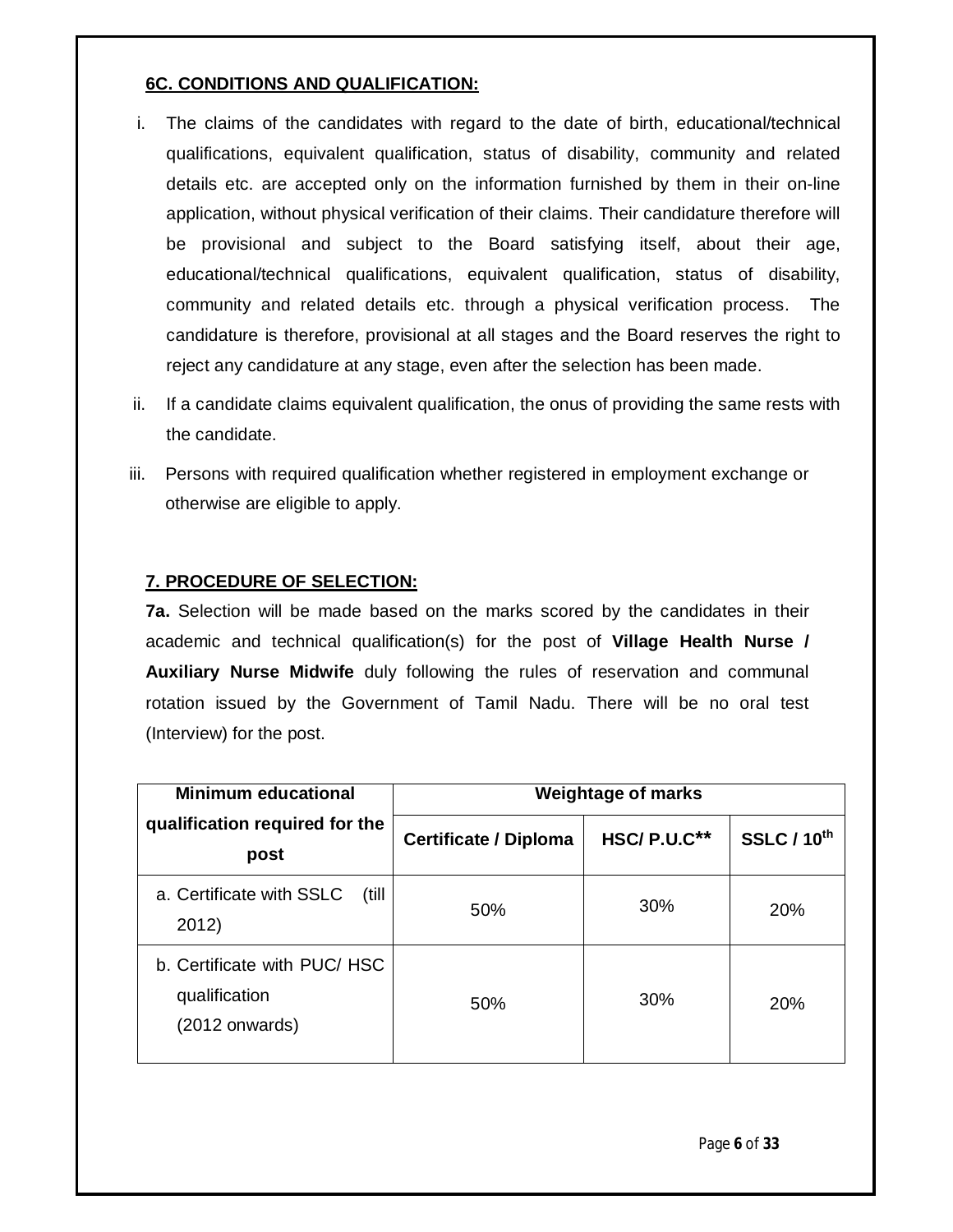#### **Note:**

- i. In case marks are not specifically awarded for any batch of the VHN (18 months) course or MPHW(F) Course, then selection for all the candidates will be based on the marks scored by them in SSLC examination only.
- ii. **\*\*** Wherever the basic essential qualification for a technical post is a Certificate, and admission to such a programme has been changed from SSLC to HSC, in all such cases the weightage may be restricted to marks obtained in SSLC and the technical certificate (instead of SSLC, HSC and the technical certificate) only.

**7b.**The selection will be made for the **Village Health Nurse / Auxiliary Nurse Midwife** post, duly following the relevant rules of reservation and communal rotation of Government of Tamil Nadu.

# **8. FEE AND SERVICE CHARGES:**

| $\mid$ SC / SCA / ST / DAP(PH) / DW | Rs. 300/- | Others | Rs. 600/- |
|-------------------------------------|-----------|--------|-----------|
|-------------------------------------|-----------|--------|-----------|

The details regarding on-line/off-line remittance can be seen in Annexure-1.

On-line applications once registered / completed will not be allowed to be withdrawn and / or the fee paid towards the registration / application will not be refunded / adjusted for any reason.

# **9. ON-LINE REGISTRATION:**

- a. Interested and eligible candidates are to visit the Medical Services Recruitment Board's website www.mrb.tn.gov.in and familiarize themselves with the detailed notification.
- b. On the Home Page, click "Online Registration" to open up the On-Line Application Form.
- c. Select the name of the post of **Village Health Nurse / Auxiliary Nurse Midwife**

Page **7** of **33**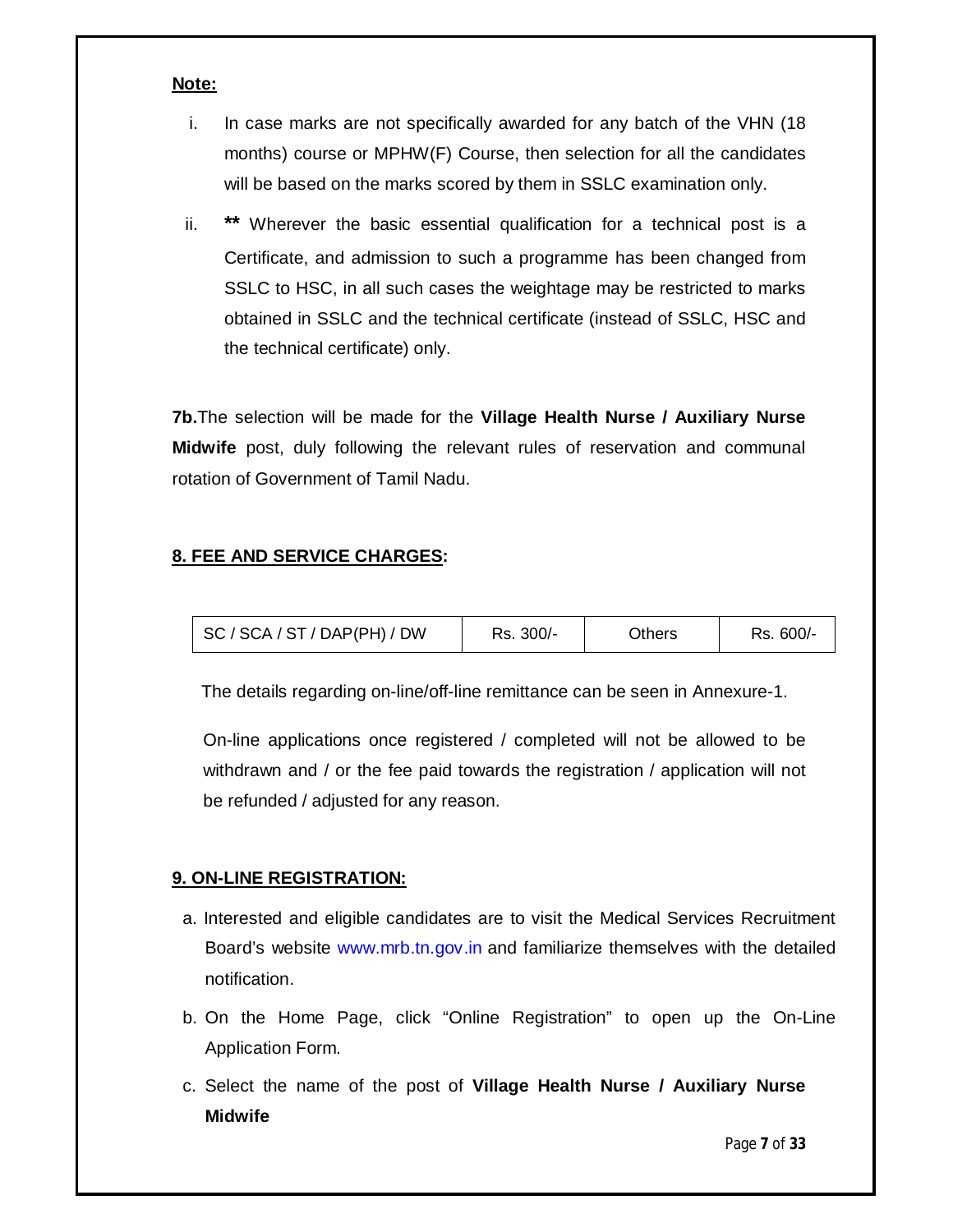- d. All the required particulars be entered without skipping any field.
- e. **Mobile number and e-mail ID are mandatory; you are also requested to provide alternate secondary Mobile No., Landline number as well. All communication from MRB will be sent only to the registered primary mobile number by SMS and to the registered e-mail ID only and by no other means**.
- f. Candidates are required to upload their scanned copy of colour photograph, scanned copy of signature as per the specifications given in the Guidelines for Scanning and Upload of Photograph and Signature. An online application is incomplete without the Photograph and Signature upload.



Page **8** of **33** g**. The candidates need to apply only in online mode**. They shall not send copies of certificates / printed application to MRB. In the online application, candidates need to furnish the details such as: Community Certificate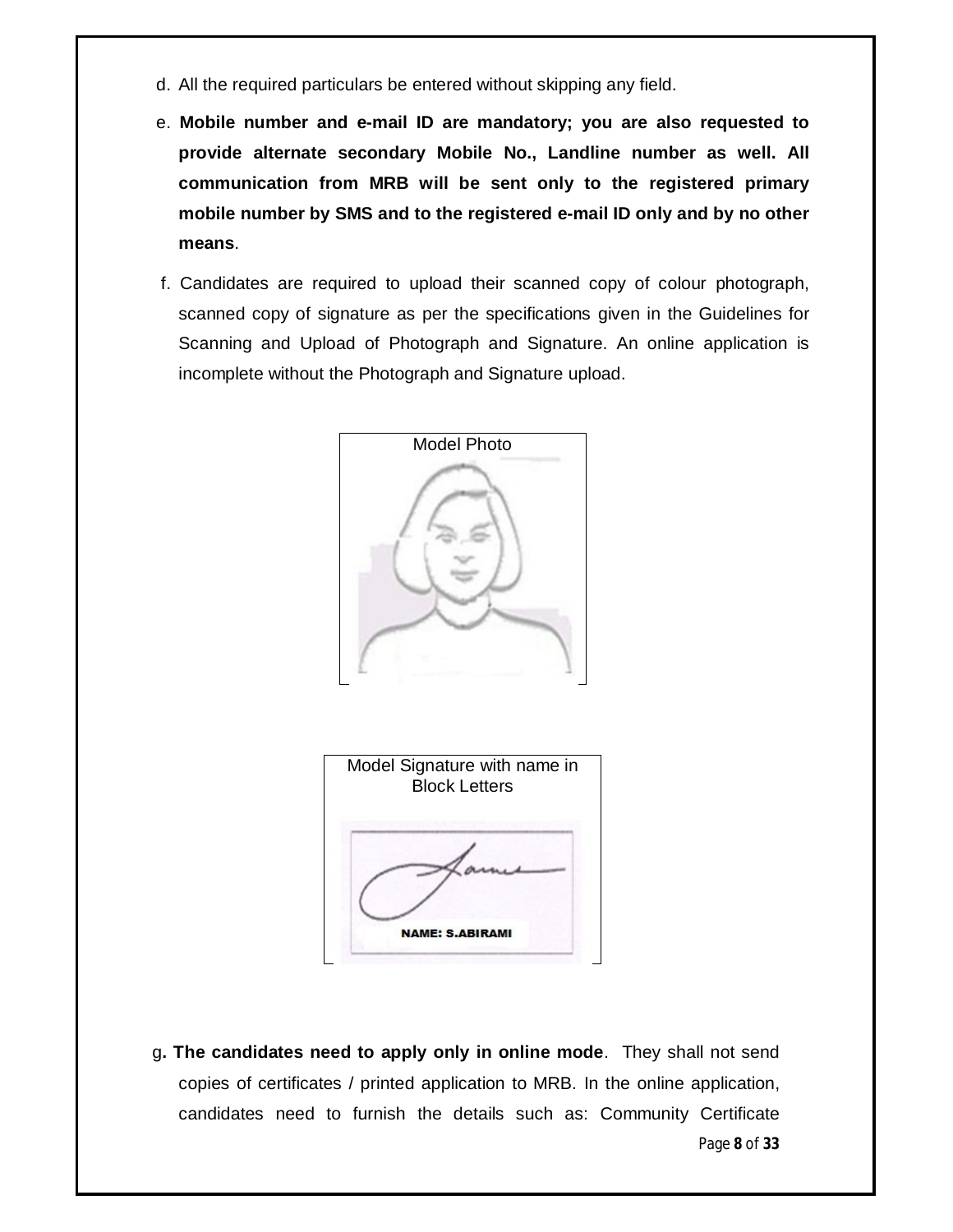number; Issuing Authority; Date of issue, in support of the claims made with regard to community failing which the application will not be considered.

h. Candidates need to verify their eligibility for the post before submitting their online application. If a candidate furnished wrong information, action will be taken by MRB to debar such candidate from the future exams/recruitment, apart from other legal actions.

Please read the instructions on "How to Apply On-line" in Annexure-1.

#### **10. COMMUNICATION WITH THE MRB:**

- i. Any communication intended for the Board must be made in writing and addressed only to the Member Secretary, Medical Services Recruitment Board, 7<sup>th</sup> floor, 359, Anna Salai, Teynampet, Chennai 600 006.
- ii. If a reply is sought, it must be accompanied by an envelope affixed with sufficient postage stamps with the address to which the reply is to be sent.
- iii. Communications seeking reasons for non-selection and other qualifications will receive no attention. Requests for furnishing causes of failure (non-selection) will not be complied with.
- iv.The Board will receive communication only from candidates. Communication in the name of pleader or agent will not be entertained.
- v. Details of provisionally selected candidates will be hosted in the Board's website **www.mrb.tn.gov.in**
- vi.Latest news will be updated first in the official Twitter account of MRB in **www.twitter.com/mrb\_tn**
- vii. After the selection is made by the Board, the Appointment and postings of **Village Health Nurse / Auxiliary Nurse Midwife** will be made by the Director of Public Health and Preventive Medicine, Chennai-6.
- viii. Any claim relating to the selection should be received within 30 days from the date of announcement of results. Claims received thereafter will not be considered.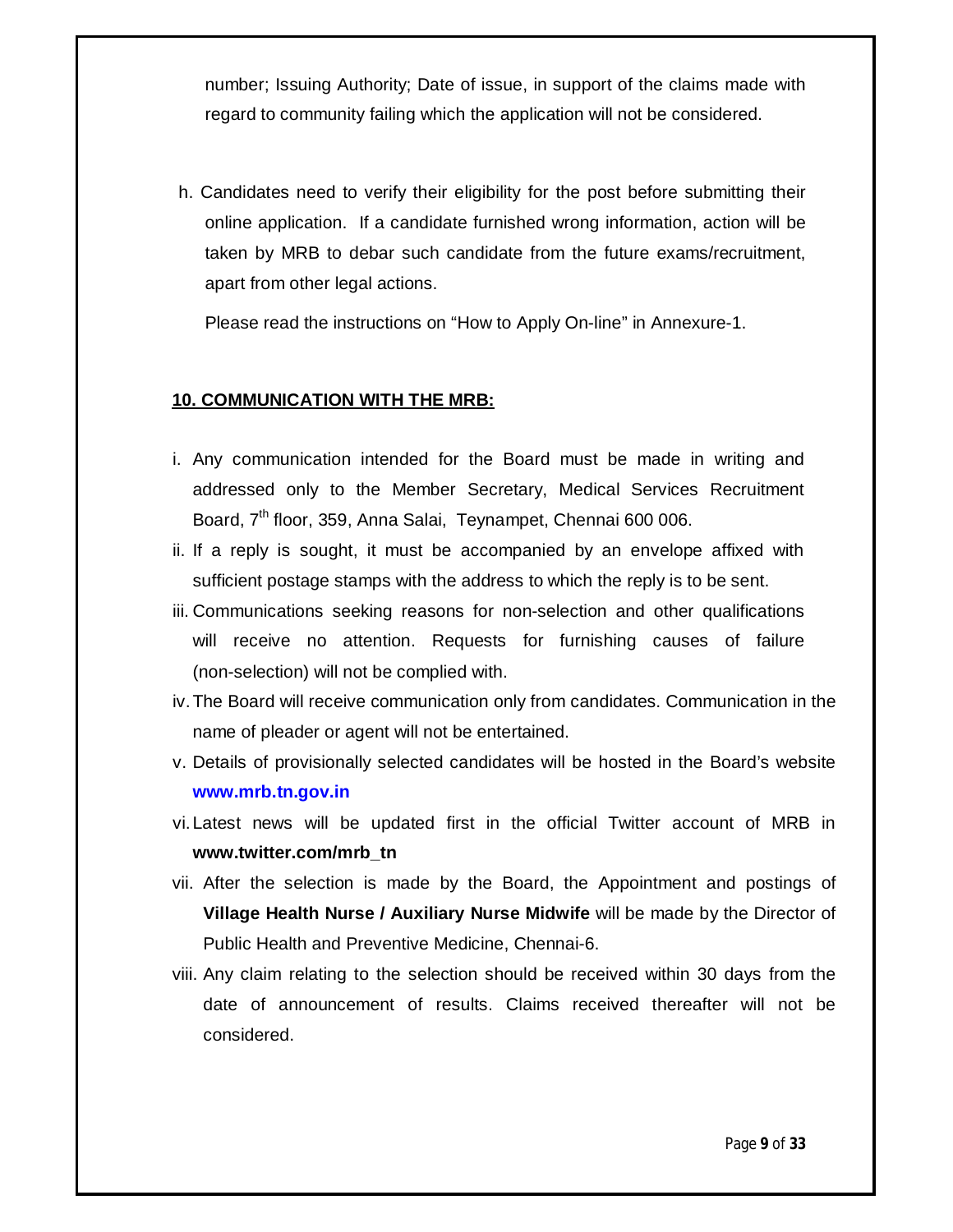# **11. CERTIFICATE OF PHYSICAL FITNESS:**

Candidates provisionally selected for appointment to the posts will be required to produce a certificate of physical fitness for camp life including Vision Certificate in the prescribed form.

# **12. SPECIAL INSTRUCTIONS:**

All the candidates wishing to apply shall abide by / agree to the following undertaking and declaration in the on-line application form. In addition, candidates who are called for certificate verification shall also submit the following undertaking and declaration.

# **A. UNDERTAKING BY THE CANDIDATE**

- i) In the event of selection, the candidate shall be willing to serve in Government in any Medical Institution of the State.
- ii) Successful candidate shall join duty within the stipulated time from the date of receipt of appointment orders as instructed by the appointing authorities and shall not claim extension of joining time citing that she is undergoing higher studies or for any other reason. She shall abide by the condition that her name will be removed from the approved list without assigning any reasons there for, if she fails to join duty within the stipulated time.
- iii) She shall abide by the condition that if she is selected and appointed as **Village Health Nurse / Auxiliary Nurse Midwife**, after joining duty, she shall not be permitted to undergo any course within the period of two years excluding the period of leave.
- iv) If the candidate is under any contractual obligation, to serve under any State Government / Local Bodies / Private Institutions she must produce a 'No Objection Certificate' from the Appointing Authority concerned.

(Signature of the candidate)

Page **10** of **33**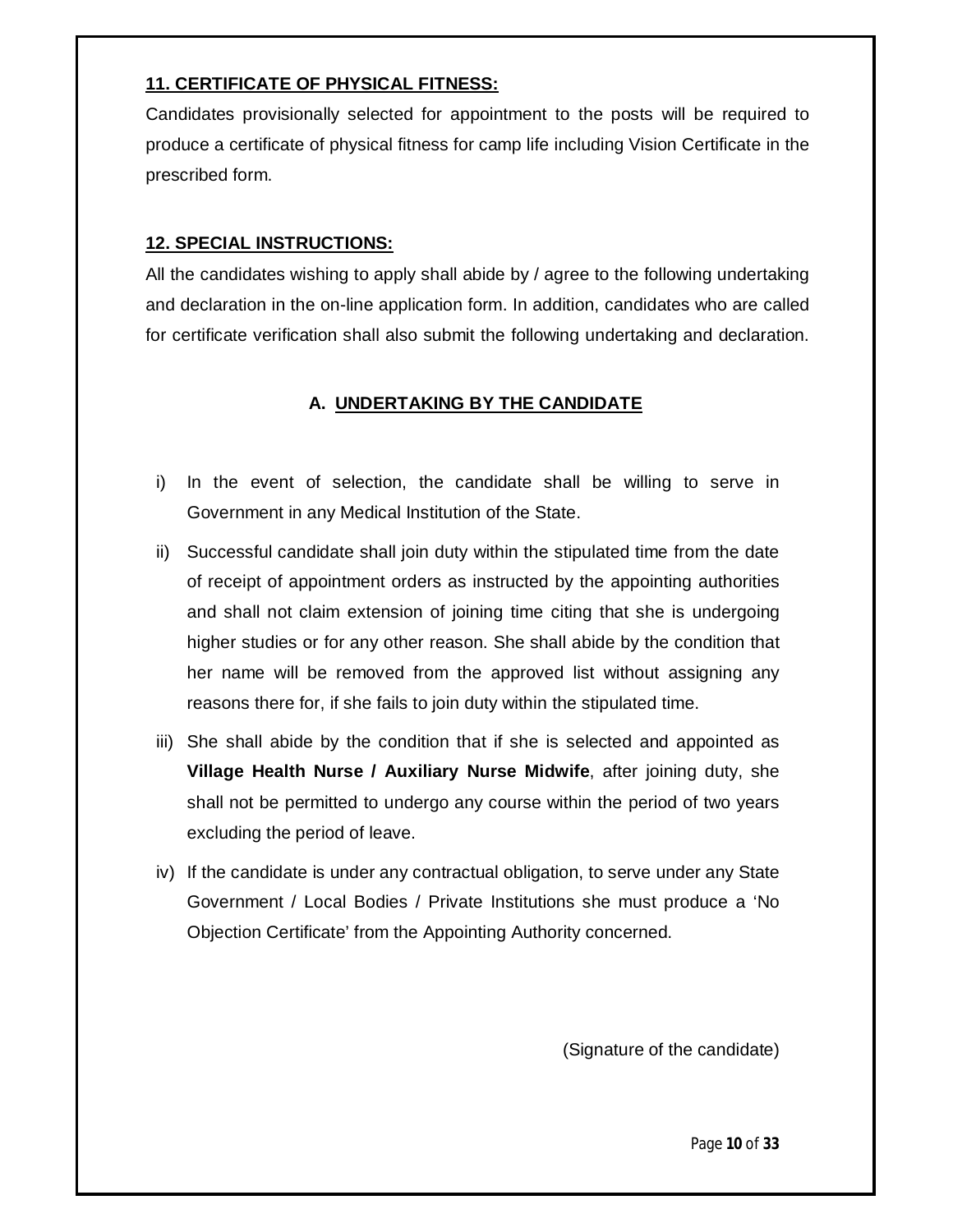#### **B. DECLARATION BY THE CANDIDATE**

- I. I hereby declare that all the particulars furnished in this application are true, correct and complete to the best of my knowledge and **belief.** In the event of any information being found false or incorrect or ineligibility being detected before or after the selection, action can be taken against me by the MRB.
- II. I hereby declare that I will not be a party to any kind of canvassing on my behalf.
- III. I further declare that I fulfill all the eligibility conditions prescribed for admission to this post.
- IV. I have informed my employer in writing that I am applying for this post and furnish the NOC for this purpose (if applicable).
- V. I have gone through the instructions etc. to candidates and the Board's Notification for this recruitment before filling up the application form.
- VI. I declare that I possess the Medical Standards prescribed for the post(s) which I am now applying.
- VII. I certify that I have not been debarred / disqualified by the Board or any other recruitment agency.
- VIII. I am not a dismissed Government Employee.
- IX. There is no criminal case filed against me in any Police Station / Court.
- X. There is no Vigilance Case filed against me in the Police Station.
- XI. I hereby declare that my character/antecedents are suitable for appointment to this post.
- XII. I declare that I do not have more than one living spouse / I am unmarried.

(Signature of the candidate)

**13. Candidates are advised to read and familiarize themselves with this detailed notification before filling online application in www.mrb.tn.gov.in**

> Page **11** of **33 Member Secretary**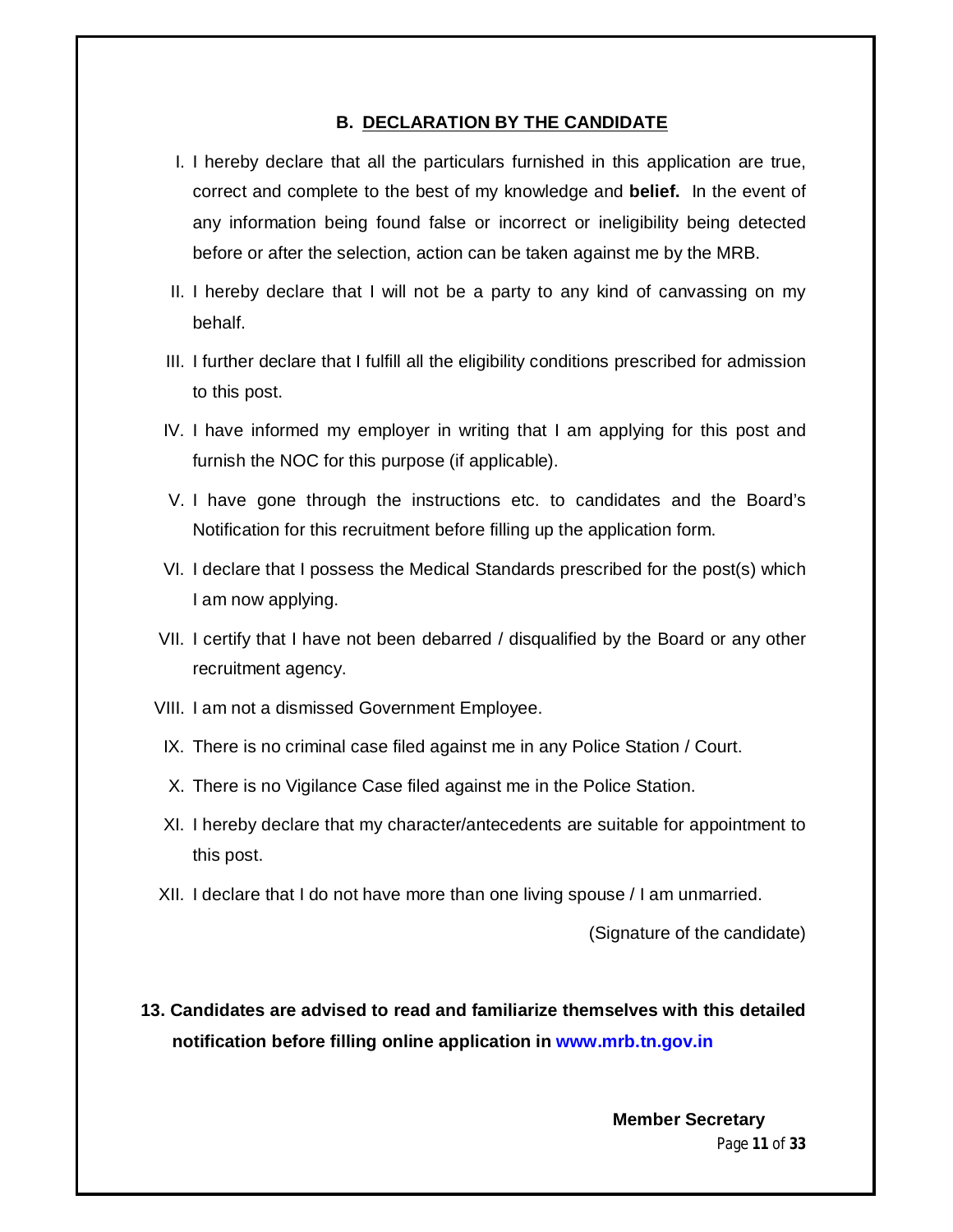# **MEDICAL SERVICES RECRUITMENT BOARD**

# **DETAILED INSTRUCTIONS IN ANNEXURE**

| Annexure<br>No. | <b>Detail</b>                                                                       |  |  |  |  |
|-----------------|-------------------------------------------------------------------------------------|--|--|--|--|
| 1               | <b>How to Apply On-line?</b>                                                        |  |  |  |  |
| $\mathbf{2}$    | Reservation.                                                                        |  |  |  |  |
| 3               | List of Documents to be produced at the time of<br><b>Certificate Verification.</b> |  |  |  |  |
| 4               | Disqualification / Debarment.                                                       |  |  |  |  |
| 5               | <b>No Objection Certificate.</b>                                                    |  |  |  |  |
| 6               | Scale of Pay, Joining Time, etc.                                                    |  |  |  |  |
| 7               | Medical Certificates for Orthopaedically Physically<br>disabled.                    |  |  |  |  |
| 8               | Form of undertaking to be furnished<br>by<br>the<br>Ex-Servicemen.                  |  |  |  |  |
| 9               | Certificate of concession for Destitute Widow.                                      |  |  |  |  |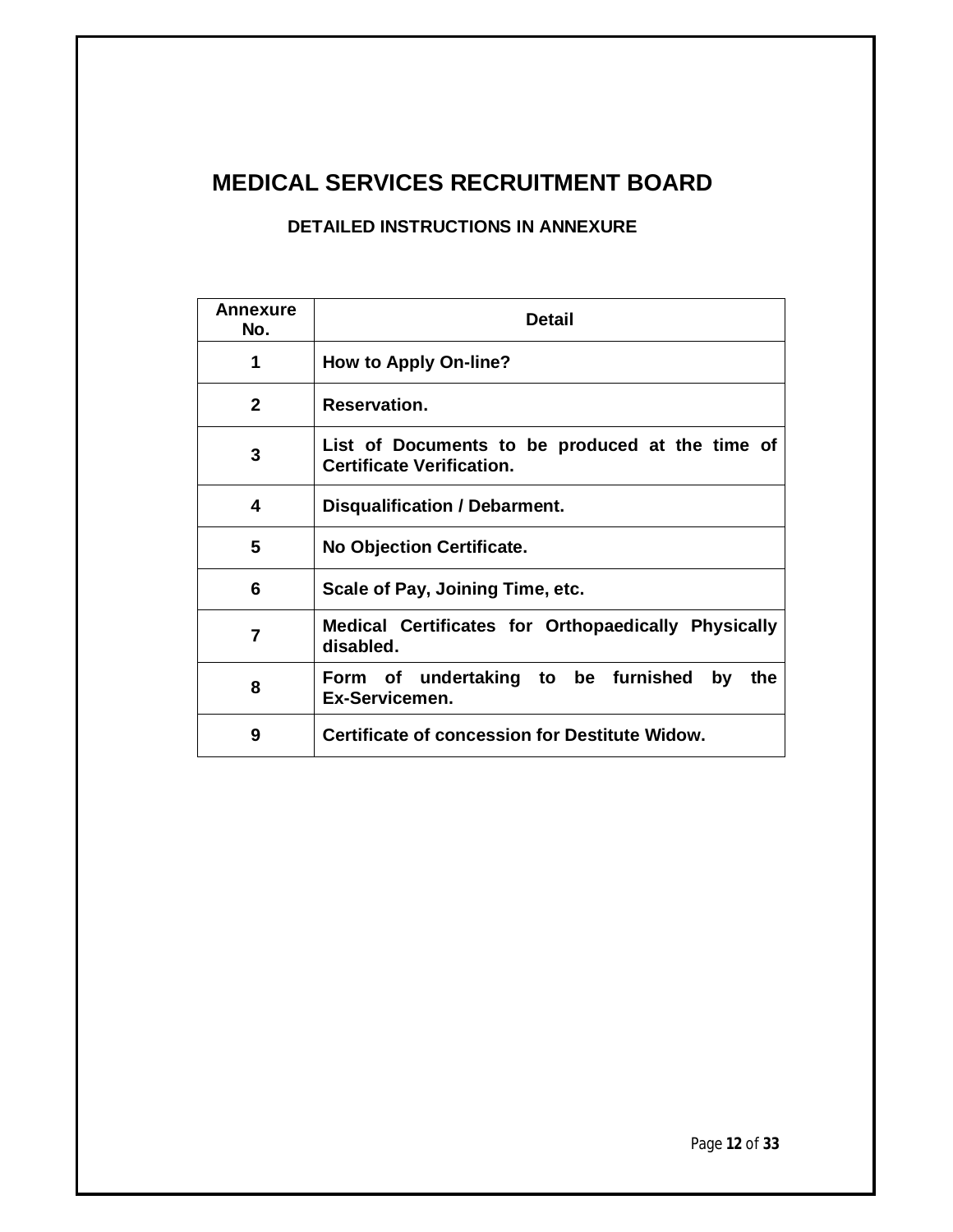### **ANNEXURE- 1**

#### **HOW TO APPLY ON-LINE?**

- a. Candidates should apply only through online in the Board's Website www.mrb.tn.gov.in.
- b. Before applying, the candidates should keep a scanned image of their colour photograph and scanned image of their signature. (Preferably stored in a CD/DVD/Pen drive as per their convenience).
- c. A valid e-mail ID and Mobile Number is mandatory for registration and email ID and the given mobile number should be kept active till the declaration of results. MRB will send intimation regarding certificate verification, other Memos etc. only through the registered e-mail ID.
- d. The candidates shall register their mobile number in the application to receive SMSs. **All communications from the MRB will be through e-mail and SMS to the candidate's registered primary mobile number/registered email ID only.**
- e. Please note that all the particulars mentioned in the online application including Name of the Candidate, Post Applied, Communal Category, Date of birth, Address, Email ID, etc. will be considered as final and **no modifications will be allowed after the last date specified for applying online.** Candidates are requested to fill in the online application form with utmost care as no correspondence regarding change of details will be entertained.
- f. Payment of fee can be done through either on-line mode or offline mode. While filling up of on-line application they shall select the appropriate payment method.

#### **Online Payment (Net Banking, Credit card/Debit card/Mobile Wallet)**

- g. For payment of fees through the online payment gateway, i.e. Net Banking, Credit Card, Debit card and Mobile Wallet Payment, **an additional page of the application form will be displayed,** wherein candidates may follow the instructions and fill in the requisite details to remit payment.
- h. After submitting the payment information in the online application form, please wait for the intimation from the server, **DO NOT press Back or Refresh button, in order to avoid double charge.**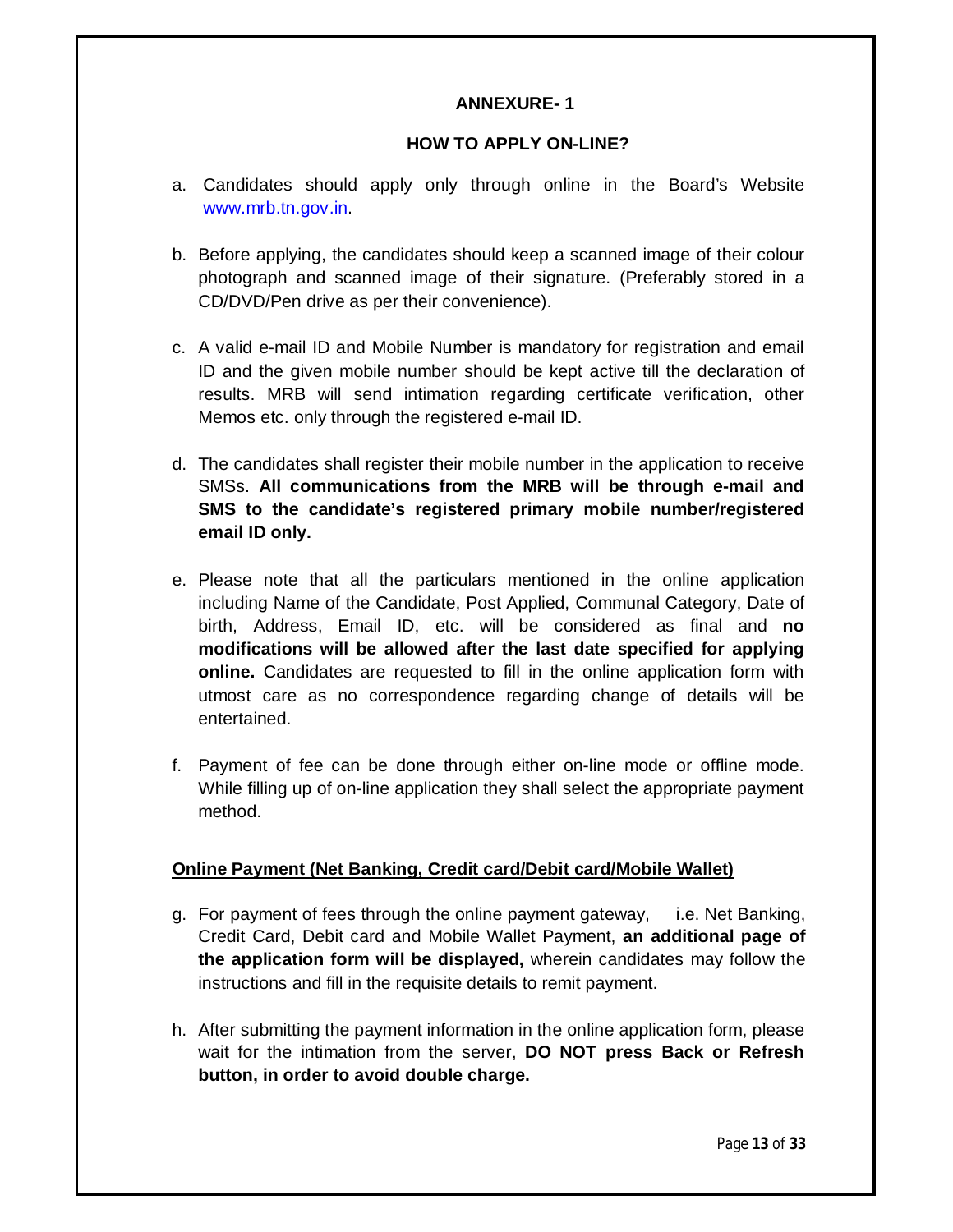i. If the online transaction has been successfully completed a final Registration Number and Password will be generated. Candidates should note the same for future reference.

# **Offline Payment through Indian Bank**

- j. For offline mode of payment, candidates have to select **Indian Bank**.
- k. Click "SUBMIT" to submit the Application form.
- l. On submission, system will generate the payment challan which the candidate need to take print out and visit any of the branches of **Indian Bank** to make the payment.(Please note that offline Indian bank payment challans will be generated only **during 8 am to 8 pm only**.)

After remittance, collect the candidate's copy of the fee payment challan from the Branch. Please check that the challan is properly signed and the details of Transaction Number, Branch Name and DP Code Number, Deposit Date have been noted in the challan by the Branch authorities.

- m. Online Application Registration will be taken as successful one, only if the payment is made in any of the Indian Bank branches **within two working days from the date of registration/submission of application, failing which the application will be rejected.**
- n. If the transaction is successful, Registration number and password will be generated. The same should be noted for future reference.

# **Print Option:**

- o. After submitting the application, candidates can save/ print their application in PDF format.
- p. On entering Registration Number and password, Candidates can download their application and print, if required.
- q. Candidates **need not send** the printout of the online application or any other supporting documents to the Board. The certificates will be normally verified later, when the candidates are called for certificate verification.
- r. The certificates in support of claim(s) made by the candidates, as per Notification, should be produced, whenever required as directed by the Board without fail.

Page **14** of **33**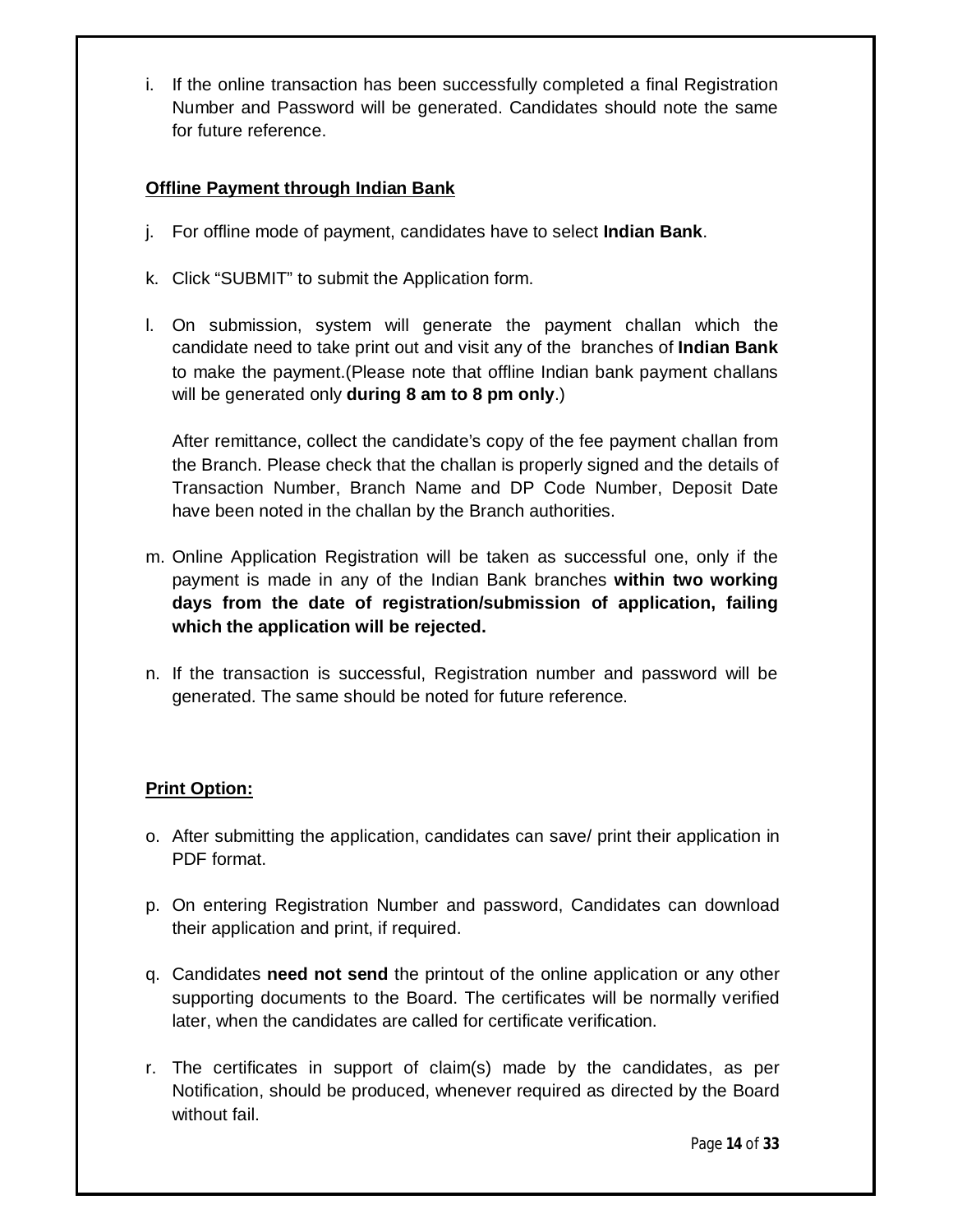#### Note:

- i. Candidates are advised in their own interest to apply on-line and remit fee much before the closing date and not to wait till the last date to avoid lastminute internet connectivity issues.
- ii. MRB will not be responsible for delayed submission or remitting of payment.
- iii. Under no circumstances, a candidate should share/mention e-mail ID or Mobile Number with any other person. In case a candidate does not have a valid personal e-mail ID, they should create a new e-mail ID before applying on-line and must maintain that email account.
- iv. No modification in fee payment through on-line mode is permitted.
- v. Candidates should carefully fill in the details in the On-Line Application at the appropriate places and click on the "SUBMIT" button at the end of the On-Line Application format. Before pressing the "SUBMIT" button, candidates are advised to verify each and every particular filled in their application. The name of the candidate or his /her father/husband's name etc. should be recorded correctly in the application as it appears in the certificates. Any change/alteration found may disqualify the candidature.
- **vi.** Any clarification regarding on-line registration may be obtained from the Help Desk Phone No. **91-7815936791 between 09.30 am to 05.30 pm from Monday to Friday and 09.30 am to 12.30 pm on Saturday.**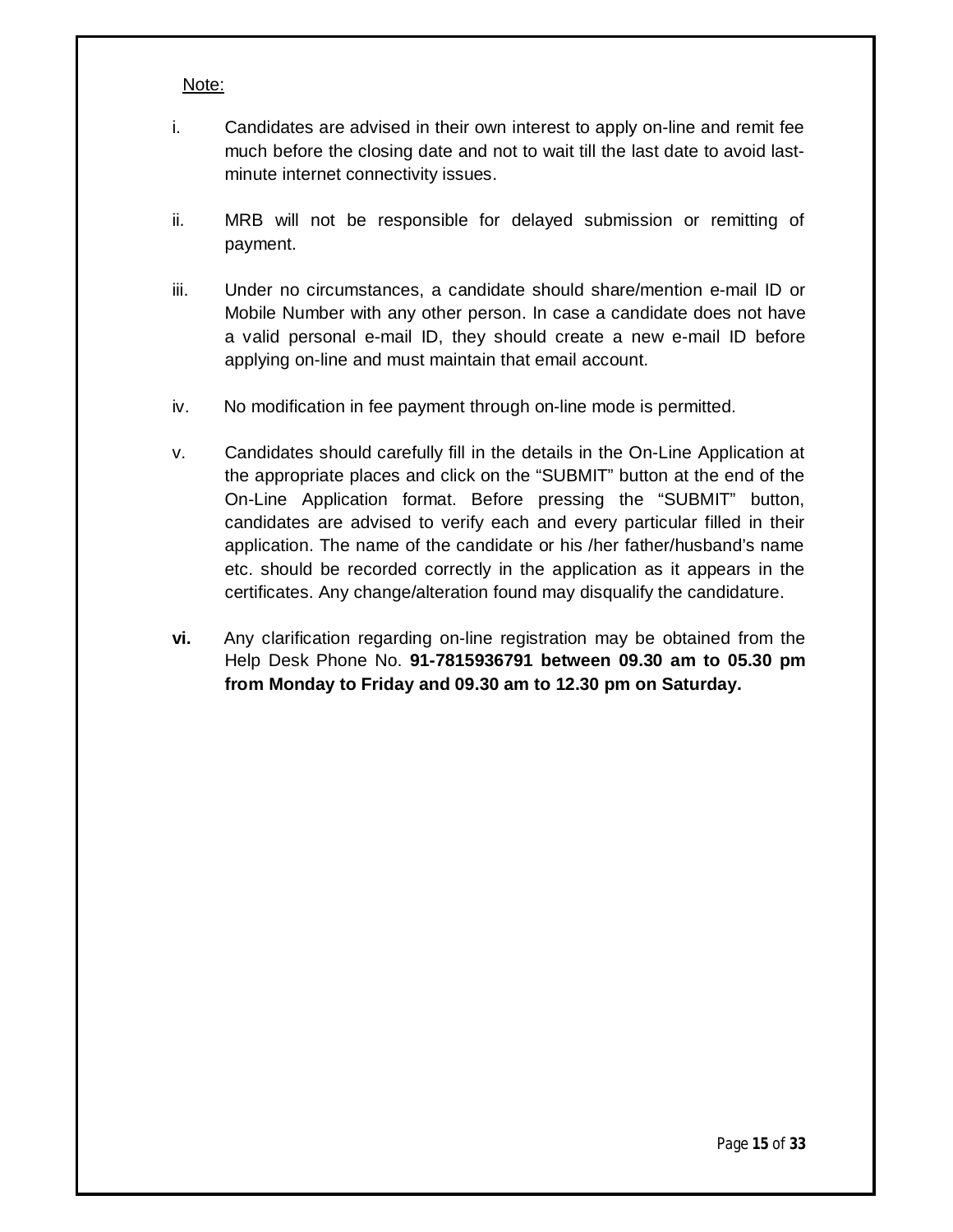#### **ANNEXURE-2**

#### **RESERVATION**

The rule of reservation and communal rotation is applicable as per the existing orders of the Government of Tamil Nadu in this regard. Candidates belonging to the Scheduled Castes (SC), Scheduled Caste (Arunthathiyars)(SCA), Scheduled Tribes, Most Backward Classes/ Denotified Communities(MBC/DNC), Backward Classes (other than Muslim)(BC) and the Backward Classes (Muslim)(BCM) will also be eligible for selection against the vacancies to be filled under General turns on the basis of merit ,and where a Scheduled Caste/Scheduled Caste (Arunthathiyars)/Scheduled Tribe, Most Backward Class/Denotified Community or Backward Class (other than Muslim)/Backward Class (Muslim) candidate is selected on the basis of merit against the General turn, the vacancy reserved for them will not in any way be affected.

#### Reservation for Destitute Widow:-

- i. In the case of direct recruitment posts with Grade Pay which does not exceed Rs.2800/-, ten percent (10%) of vacancies out of thirty percent (30%) vacancies set apart for women, shall be set apart for destitute widows and the first vacancy in every ten vacancies set apart for women in each category namely the General Turn, Backward Class Muslims, Backward Classes, Most Backward Classes / Denotified Communities, Scheduled Castes or Scheduled Tribes shall be set apart for destitute widows. If no qualified and suitable destitute widow is available, the turn so set apart for destitute widow shall go to the women (other than destitute widow) belonging to the respective category.
- ii. Every candidate claiming to be a "destitute widow" shall produce a certificate in the format given in Annexure 9 to this notification, from the Revenue Divisional Officer or the Assistant Collector or the Sub-Collector concerned.

Reservation for differently abled:-

# **Provisions of Tamil Nadu Government Servant (Conditions of Service) amendment Act 2017(Act 30 of 2017) will be applicable.**

Page **16** of **33** 4% of the posts are reserved for Differently Abled candidates as per G.O.(Ms.)No.21, Welfare of Differently Abled Persons (DAP-3.2) Department, dated 30.05.2017 and as per G.O.(Ms).No.3, Health and Family Welfare (C2) Department dated: 06.01.2016 (Orthopaedically physically handicapped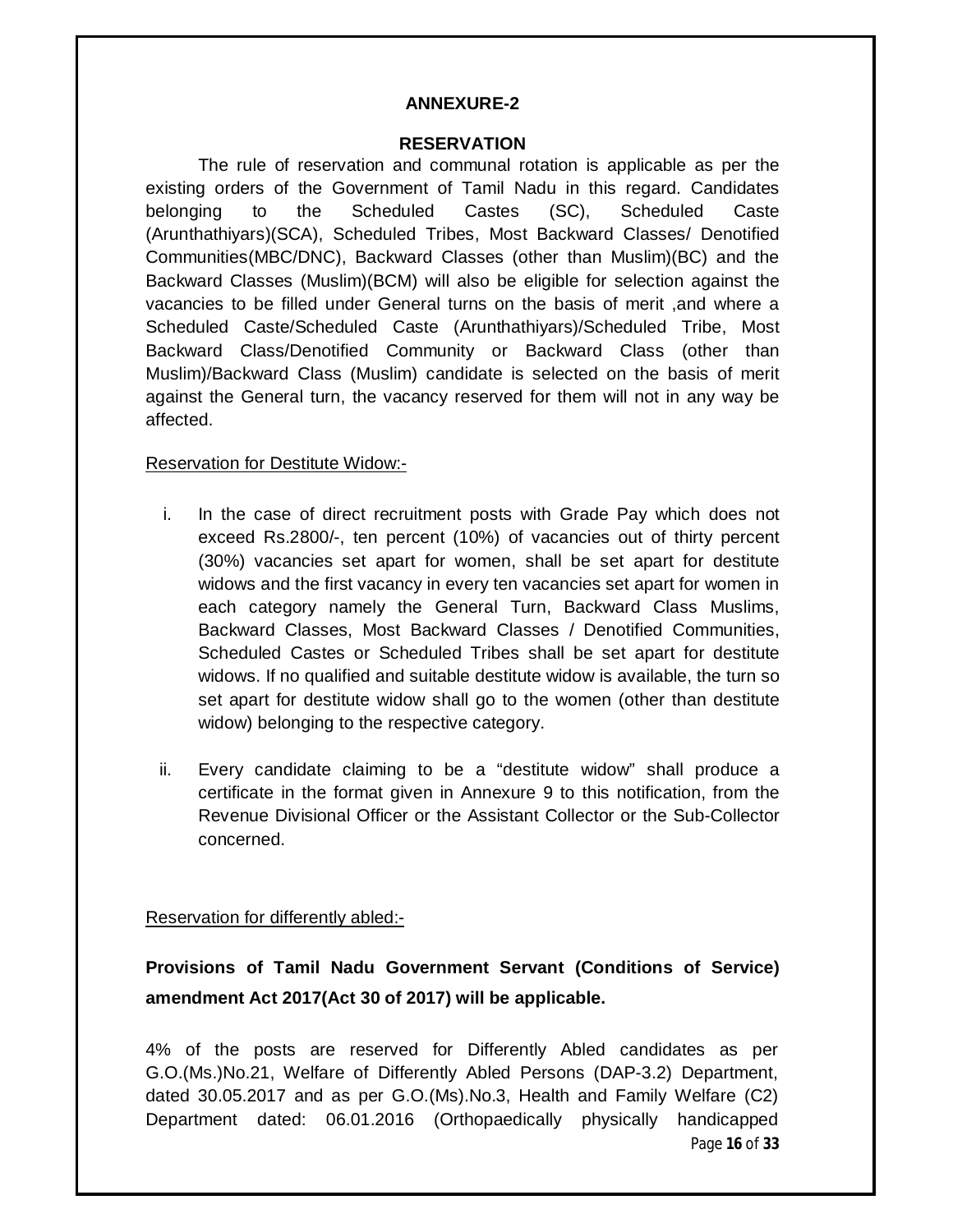locomotory disability of the lower limbs should be between 40% and 50%). Such candidates have to produce a certificate of physical fitness from the Medical Board (as in Annexure 7A / 7B of this notification).That Certificate should be obtained from the Medical Board of a Medical college.

List for Scheduled Castes, Scheduled Tribes, Most Backward Classes/ Denotified Communities and Backward Classes and Backward Classes (Muslim) can be seen in the Document section under the Instructions to the candidates in MRB website in

#### http://www.mrb.tn.gov.in/pdf/MRB\_LIST\_COMMUNITIES\_020614.pdf

#### **Note**: -

- (i) **Persons belonging to Tamil Nadu, and to one of the communities mentioned in the lists indicated above alone shall be treated as Scheduled Caste or Scheduled Tribe or Most Backward Classes/Denotified Communities or Backward Classes and Backward Classes (Muslim) as the case may be. Persons belonging to other States shall not be treated as belonging to the Scheduled Caste or Scheduled Tribe or Most Backward Classes/ Denotified Communities or Backward Class and Backward Class (Muslim) even though they may belong to one of the Communities specified in the list**.
- (ii) Persons belonging to Christian Communities, who are converted from any Hindu Community included in the list of Backward Classes will be considered as Backward Classes with effect from 24-02-1986.
- (iii)A member of the Scheduled Caste on conversion to Christianity will be considered only under Backward Classes (other than Muslim) and not under Scheduled Caste.
- (iv) Scheduled Caste "Arunthathiyar" refers to, Arunthathiyar, Chakkiliyan, Madari, Madiga, Pagadai, Thoti and Adi Andhra.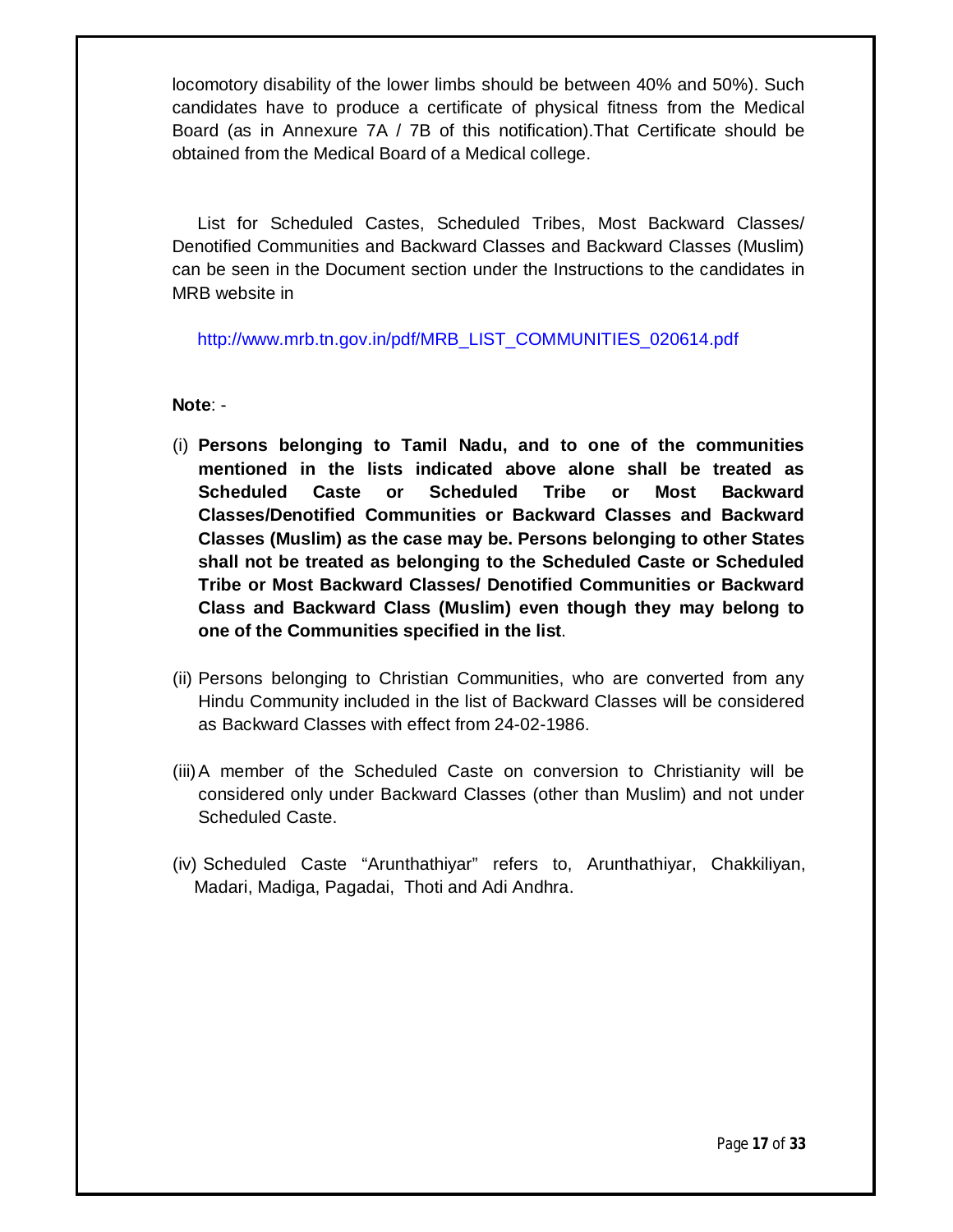#### **ANNEXURE-3 LIST OF DOCUMENTS TO BE PRODUCED AT THE TIME OF CERTIFICATE VERIFICATION**

- a. Evidence of Date of Birth (Birth Certificate/SSLC / HSC)
- b. Evidence and Mark sheet of Educational qualification (SSLC, HSC, ANM / Multipurpose Health Workers (Female) Course Certificate) [should be from a Government or Government approved Institution]
- c. Evidence of Tamil qualification (*viz*., SSLC / HSC / Certificate for having passed the second class Language Test (Full Test) in Tamil conducted by the Tamil Nadu Public Service Commission).
- d. Community certificate from the competent authority (Permanent Community Certificate)
- e. Certificate of character and conduct issued by Group A or Group B Officer on or after issue of the current notification.
- f. Certificate of character and conduct issued by the Head of the Institution in which he / she last studied.
- g. Differently abled certificate issued by the competent authority (if applicable).
- h. No Objection Certificate from the Appointing Authority concerned (if applicable)
- i. An undertaking and Declaration to be submitted as in para 12A and 12B of this notification
- j. Two (2) passport size colour photograph (that was used to scan and uploaded in the online application) (with name and application number on the backside).
- k. Any one of the photo ID Card issued by a Government Authority (other than PAN card), depicting the Address for communication or permanent Address furnished in the online application.
- l. Challan copy (or) proof of payment of Exam fee already paid (either through on-line or off-line – Indian Bank Branch).
- m. Destitute widow certificate as per Annexure 9 (if applicable).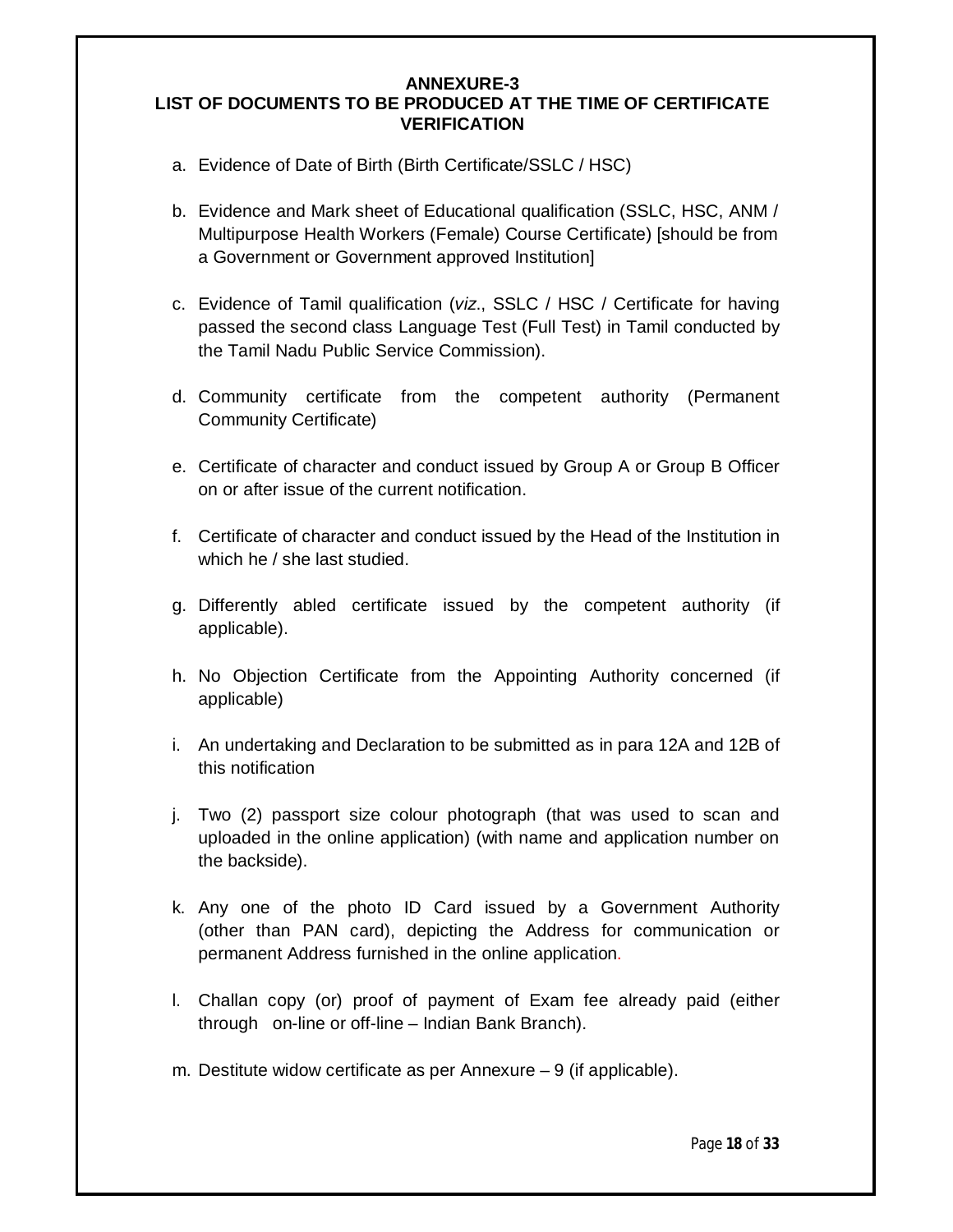n. The candidate will also be asked to sign on the printed copy of on-line application (printed copy will be provided to the candidate at the venue)

### **PRODUCTION OF EVIDENCE FOR CLAIMS MADE IN THE APPLICATION**

The Original Certificates (including mark sheets) in support of the claims made in the application, should be produced at the time of attending the certificate verification, when called for. One set of photo copies duly attested of all certificates along with two copies of colour photograph identical to the one uploaded in the application, should also be handed over while attending the certificate verification, when called for by recording his/her registration number on the reverse side on the colour photo.

#### **(a) Evidence of date of birth** viz.,

- (i) Birth certificate with name; (ii) the Secondary School-Leaving Certificate; or
- (ii) Higher Secondary Course Certificate.

# **(b&c) Documents evidencing the qualification prescribed for the appointment, including qualification in Tamil**

Copies of Degree or Provisional Certificate alone will be accepted as evidence of qualification. However, in case the Degree Certificate is lost or is not immediately available for reasons to be specified, extract from the Convocation Register will be accepted as evidence of qualification. Copies of Mark Sheets or Grade Certificates will not be accepted as sufficient evidence. In the case of an applicant, who claims to possess adequate knowledge in Tamil, whether his mother-tongue is Tamil or not, a certificate evidencing that he had taken Tamil as a language in his S.S.L.C. Public Examination or had taken all the non language subjects in the S.S.L.C. Public Examination in Tamil Medium or she had passed the Second Class Language Test (Full Test) in Tamil.

# **(d) Community Certificate**

In the case of an applicant who claims to be a member of SC/ SC(A) or ST or MBC/DC or BC(Other than BCM)or BCM, a certificate from the following authority noted against each should be produced in the form as specified in G.O.Ms. No. 781, Revenue department, dated 2nd May 1988:-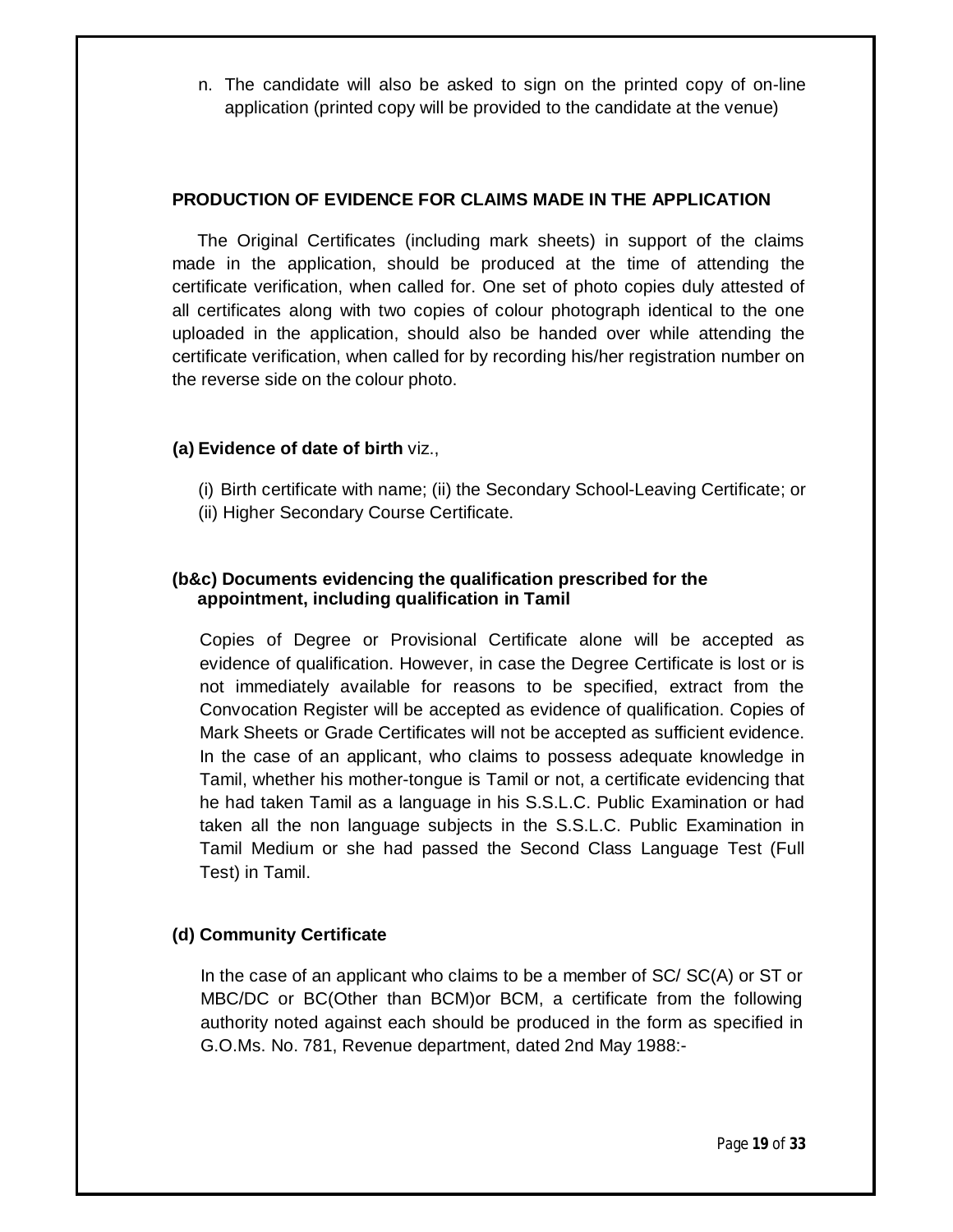| SI.<br>No. | Name of the                                                                                                                                            | <b>Competent Authority to Issue the</b><br><b>Certificate</b>                                                                                                                                                                                      |
|------------|--------------------------------------------------------------------------------------------------------------------------------------------------------|----------------------------------------------------------------------------------------------------------------------------------------------------------------------------------------------------------------------------------------------------|
| (i)        | Community<br>ST                                                                                                                                        | R.D.O/Asst. Collector / Sub Collector/                                                                                                                                                                                                             |
|            |                                                                                                                                                        | Personal Assistant (General) to the<br>Collector of Chennai/ District Adi-Dravidar<br>Welfare Officer.                                                                                                                                             |
| (ii)       | SC/SC(A)                                                                                                                                               | TalukTahsildar.                                                                                                                                                                                                                                    |
| (iii)      | MBC/DC, BC (other than<br>Muslim and BCM)                                                                                                              | Revenue Officer not lower in rank than a<br>Tahsildar or Head Quarters<br>Deputy<br>Tahsildar or Special Deputy Tahsildar<br>appointed to issue Community Certificate.<br>Additional Head Quarters Deputy Tahsildar<br>and Zonal Deputy Tahsildar. |
| (iv)       | ThottiaNaicker (including<br>Rajakambalam, Gollavar,<br>Sillavar, Thockalavar,<br>ThozhuvaNaickerand<br>Erragollar) included in the<br>list of MBC/DC) | Head Quarters Deputy Tahsildar.                                                                                                                                                                                                                    |

Community Certificate should have been issued by the competent authorities referred to above, in whose jurisdiction the candidate claims to have permanent residence, after personal enquiries and proper verification. The certificate obtained by the candidates in the form other than the one prescribed in G.O.Ms.No.781, Revenue department, dated 2nd May 1988 and solely based on the entries in S.S.L.C or Transfer Certificate or other School/College records will not be accepted.

Candidates are warned that if the community recorded in the certificate produced by them from the competent authority is not included in the list of Scheduled Castes, Scheduled Tribes, Most Backward Classes/Denotified Communities or Backward classes given in the list of communities in http://www.mrb.tn.gov.in/pdf/MRB\_LIST\_COMMUNITIES\_020614.pdf, they will not be considered as belonging to Scheduled Caste, Scheduled Tribes or Most Backward Classes/Denotified Communities or Backward Classes as the case may be. They will, in that case, be considered only under 'Others' and if they are not qualified to be considered under 'Others', their applications will be rejected.

In case of women candidates', the community certificate should bear her father's name. The community certificates bearing her husband's name will not be considered.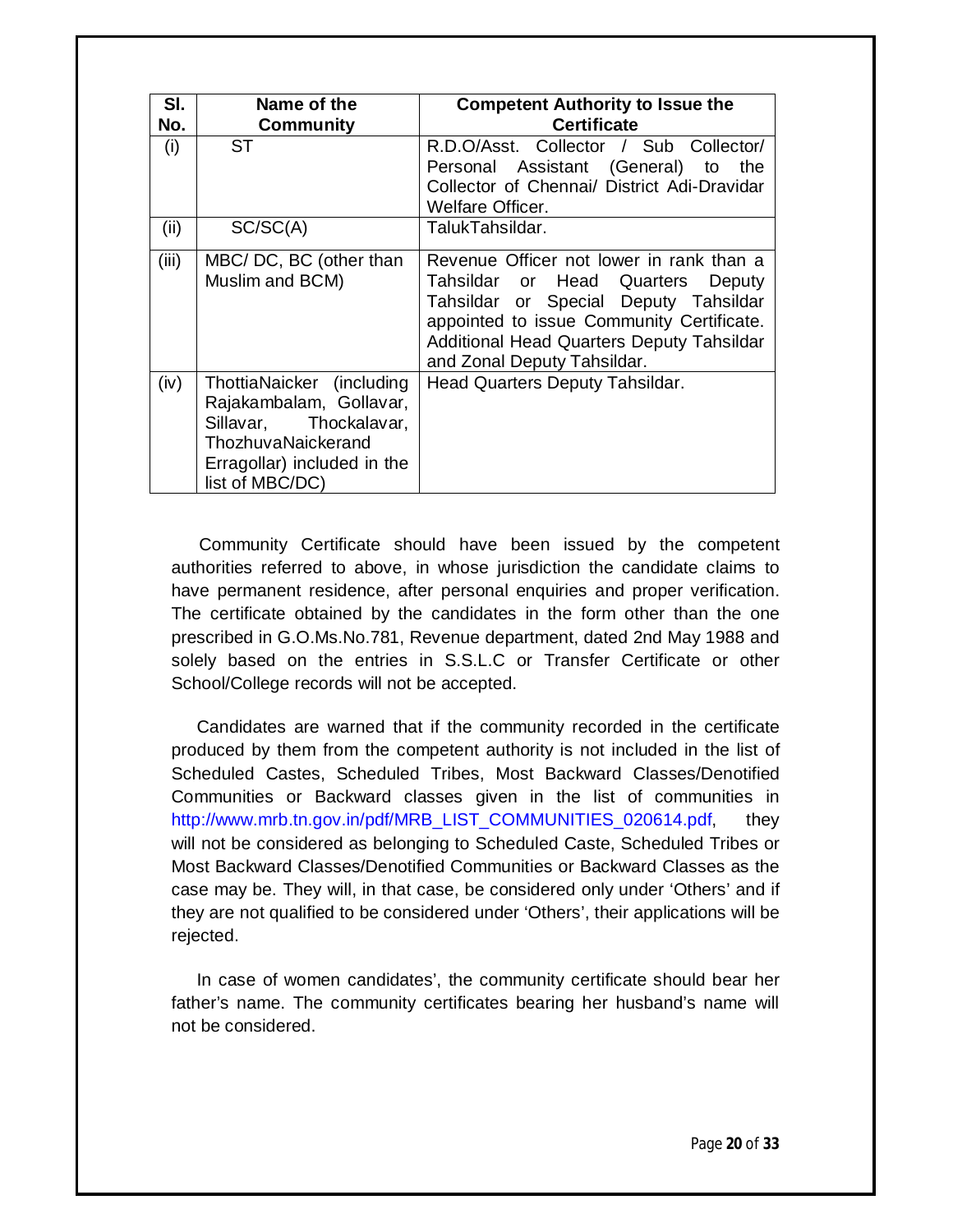# **(e&f)Two certificates of Character and Conduct**

- i. From the Head of the Institution in which the candidate last studied. (ii) From a Government Officer belongs to Group A or B who knows the candidate personally, obtained not prior to the date of current notification. This certificate must be based on personal knowledge and experience of the candidate and not from a relative. Note:- (i) If the period of study at the Institution in which the candidate last studied, is less than one academic year, he must produce also another certificate from the Head of the Institution, in which he last studied for not less than one academic year.
- ii. No two certificates may be obtained from the same person.

**(g)** The Differently abled candidates should furnish the certificate in the prescribed form as in annexure 7A & 7B and that should be obtained only from the Medical Board of the Government Medical Colleges.

**(h)** Persons who are in the service of the Indian Union or a State in India or in the employment of Local Bodies or Universities, or Quasi Government Organizations constituted under the authority of the Government of India or of a State in India whether in regular service or in a temporary service need not send their applications through their Head of Department or Employer. Instead, they may directly apply to the Board duly informing their Employer in writing that they are applying for the particular recruitment and with the condition that they should produce "No Objection Certificate" in the form given in Annexure  $-5$  of this notification, from the appointing authority.

**(i)** An undertaking and Declaration should be submitted by the candidate as in para 12A and 12B of this notification

**(j)** The candidate has to submit Two (2) passport size colour photograph (that was used to scan and uploaded in the online application) (with name and application number on the reverse) at the time of attending the certificate verification.

**(k)** The candidate shall furnish a Photo ID card issued by a Government Authority **(Other than PAN Card),** the address for correspondence as furnished by the candidate his/her online application should tally with the address details in their Photo ID proof.

**(l)** The proof of Bank Challan for offline and payment and bank account details for online payment has to be furnished as a proof for payment of fees.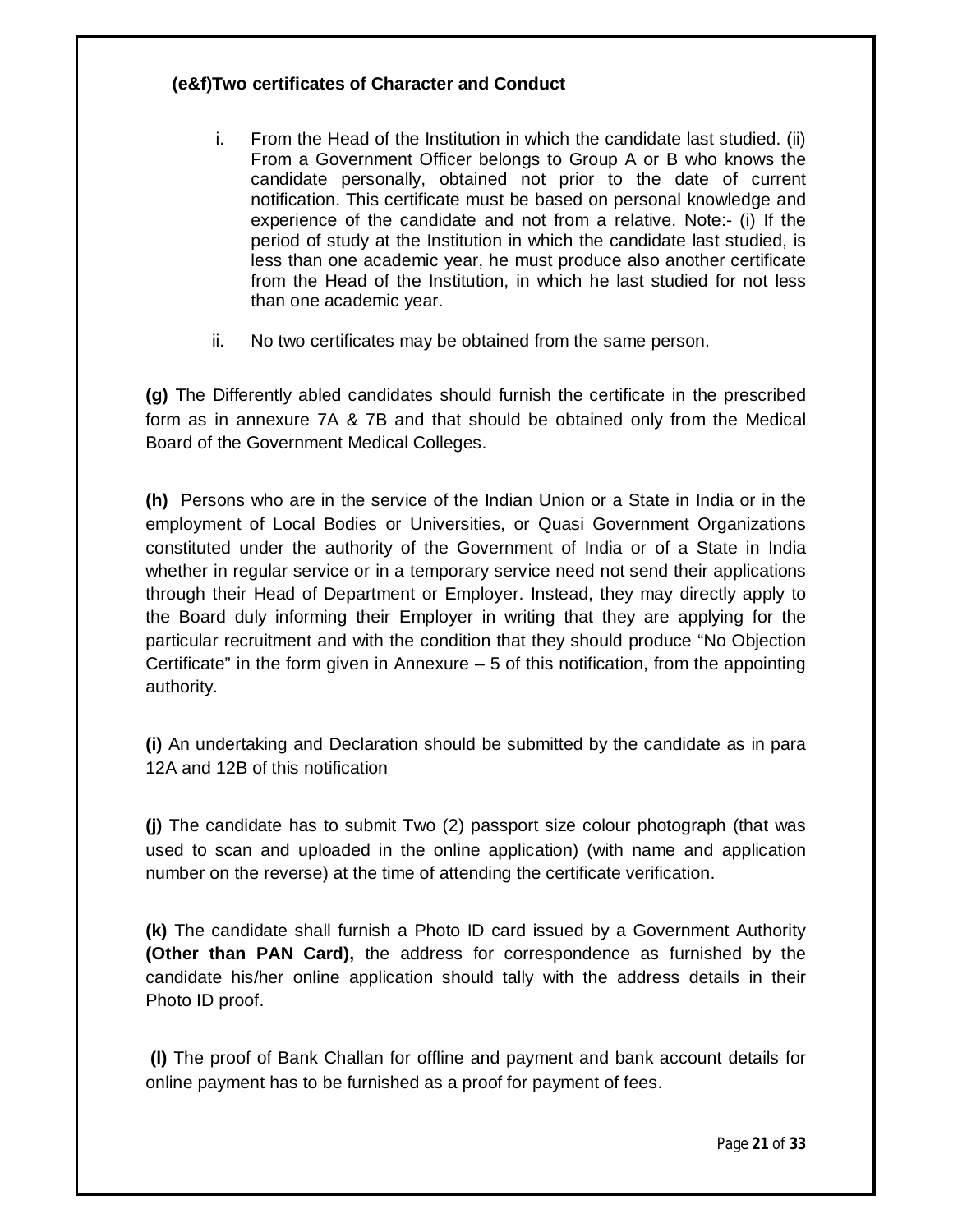**(m)** The candidate claiming to be a "destitute widow" shall produce a certificate in the format given **in Annexure 9 to this notification** from the Revenue Divisional Officer or the Assistant Collector or the Sub-Collector concerned.

Page **22** of **33**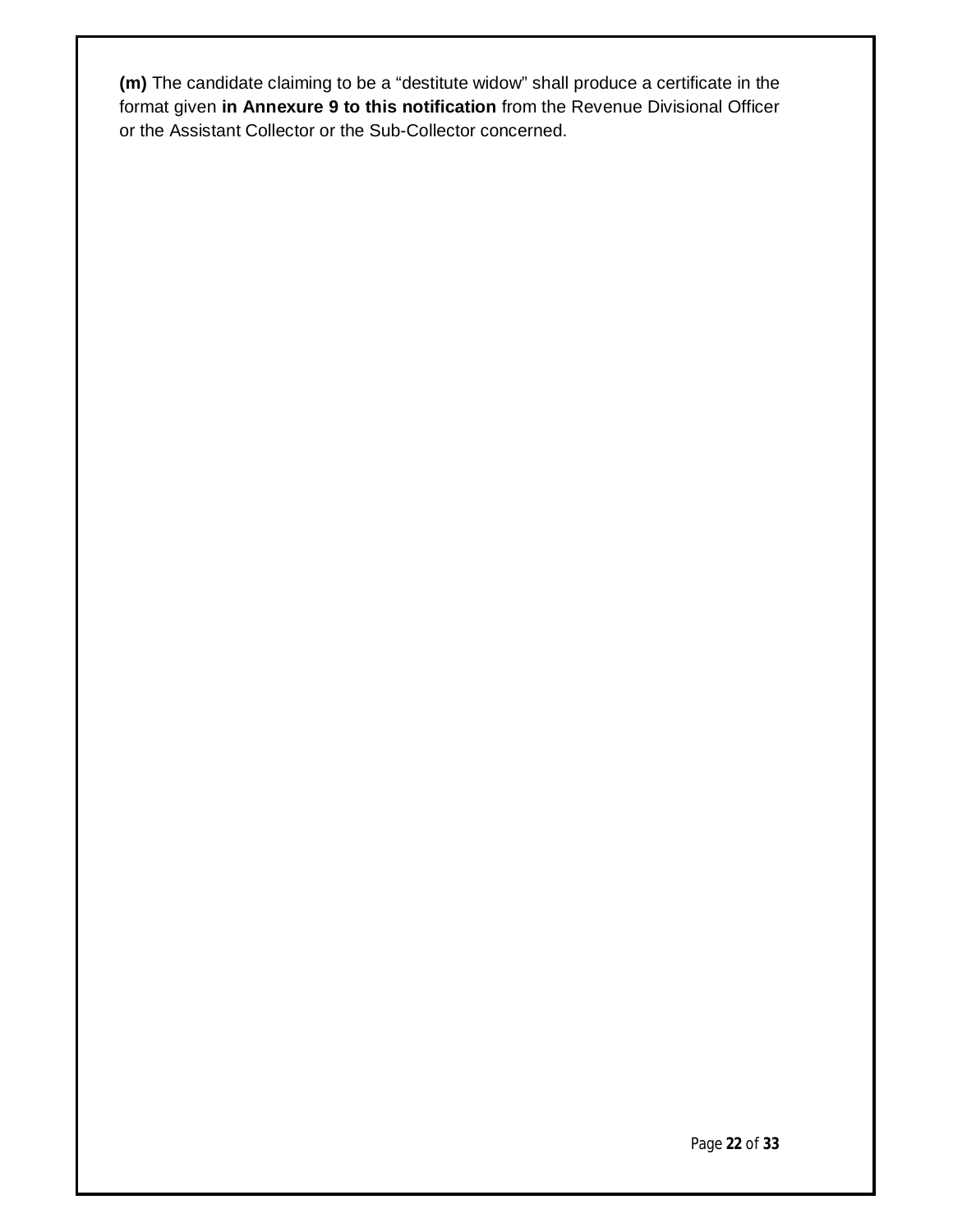# **ANNEXURE- 4**

#### **DISQUALIFICATION / DEBARMENT**

#### **Disqualification:**

If a candidate attempts to canvas to bring influence on the Chairman or any Member of the Board personally / by letter / through relatives, friends, patrons, officials or other persons will be disqualified.

#### **Debarment:**

- (a) If the applicant attempts any tampering, alteration with the documents or certificates, he is liable to be debarred from appearing for any of the selections and examinations conducted by the Board and consequently from entry into public service itself.
	- I. Candidates furnishing false particulars in the matter of qualification or the nature of pass in various subjects, experience gained, their religion or community etc.,
	- II. Suppression of material information regarding
		- i. Employment in Government or Local Bodies, Public Corporations etc.,
		- ii. Arrests, convictions debarment or disqualification by Union Public Service Commission / State Public Service Commissions / Recruitment Boards.
		- iii. Participation in agitation or any political organization.
		- iv. Candidature in election for Parliament/ State Legislature/ Local Bodies etc.
- III. Making false or vexatious allegations against the Board in petitions addressed to it or any other authority will be viewed seriously and that the candidate responsible for such act will be debarred from appearing for the selection held by this Board permanently or for such period of years as the Board may decide.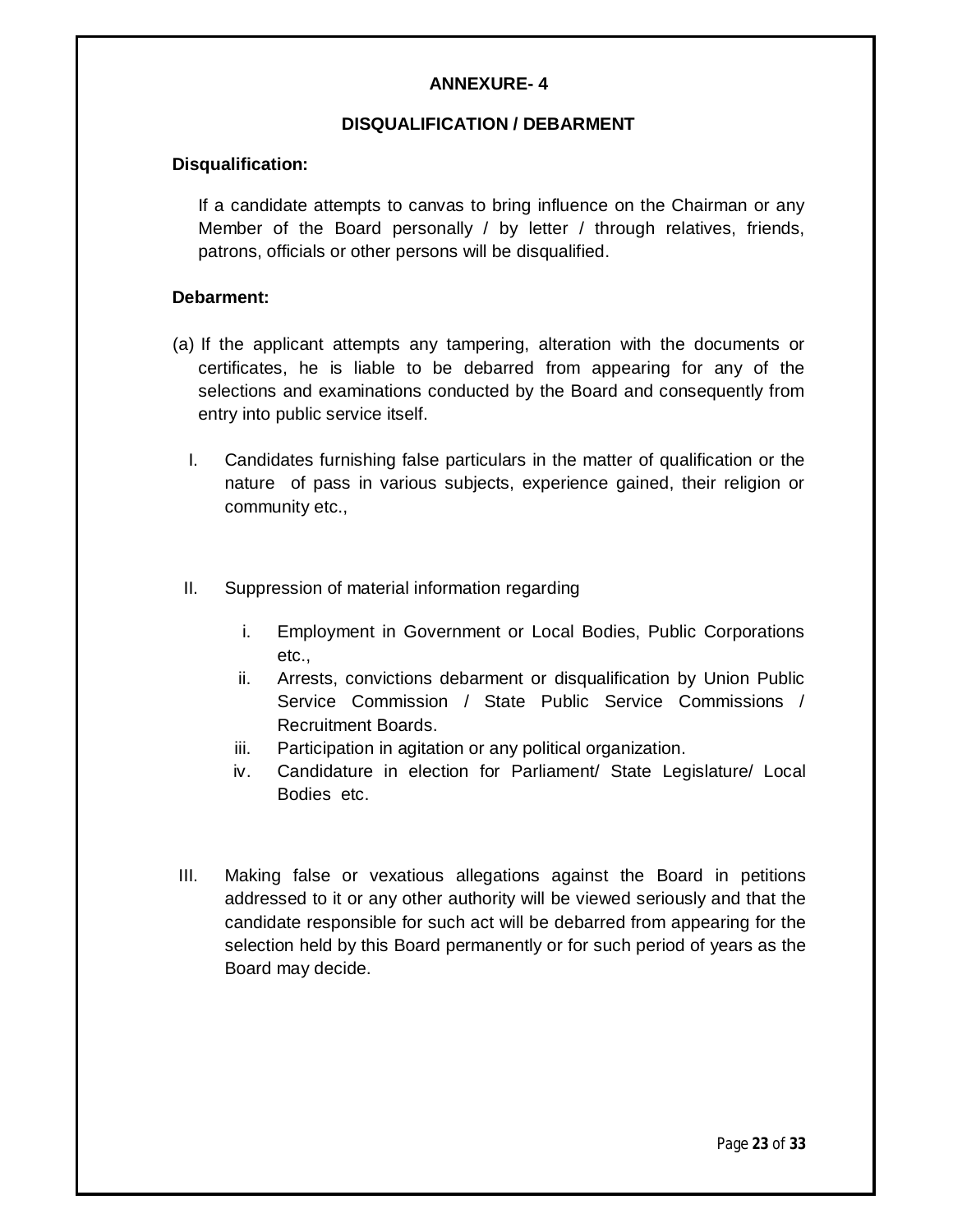#### **ANNEXURE-5**

#### **NO OBJECTION CERTIFICATE**

Persons who are in the service of the Indian Union or a State in India or in the employment of Local Bodies or Universities, or Quasi Government Organizations constituted under the authority of the Government of India or of a State in India whether in regular service or in a temporary service need not send their applications through their Head of Department or Employer. Instead, they may directly apply to the Board duly informing their Employer in writing that they are applying for the particular recruitment and with the condition that they should produce "No Objection Certificate" in the form prescribed below, from the appointing authority.

NO OBJECTION CERTIFICATE BY THE APPOINTING AUTHORITY

- i. Name of the Candidate…………………………………………….
- ii. Name of the Post held …………………………………………….
- iii. Whether the Candidate is employed temporarily under the emergency provisions or whether the candidate is a probationer or an approved probationer or a full member of any of the sub-ordinate/State Services?
- iv. Whether any criminal cases/disciplinary action is pending against the individual?
- v. Details of disciplinary/criminal action taken against the individual, if any
- vi. Period of Employment From (date) To (date)
- vii. I have no objection to the candidate's application being considered for the post of Village Health Nurse / Auxiliary Nurse Midwife

Signature, Designation, and Seal with Date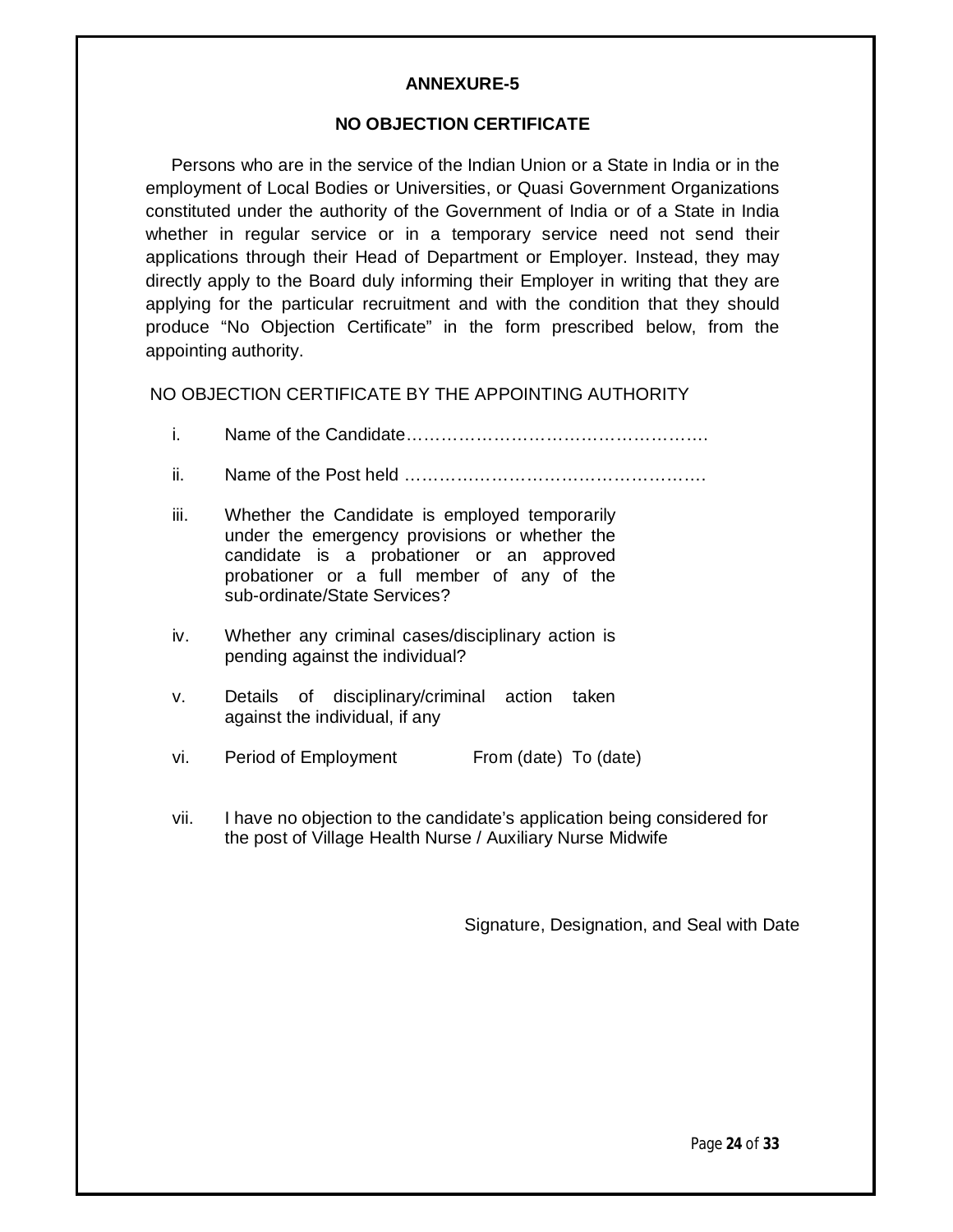#### **Note:**

- (i) Persons who get employment after the submission of their applications and before the receipt of intimation of certificate verification requiring to produce original documents for verification should also produce the "No objection Certificate"
- (ii) In case any Criminal /Disciplinary action is taken against or if any punishment is imposed against such persons after the production of "No objection Certificate" and before the actual appointment, such candidates should report this fact forthwith to the Board indicating their Registration/ Application Number and other details at the earliest opportunity.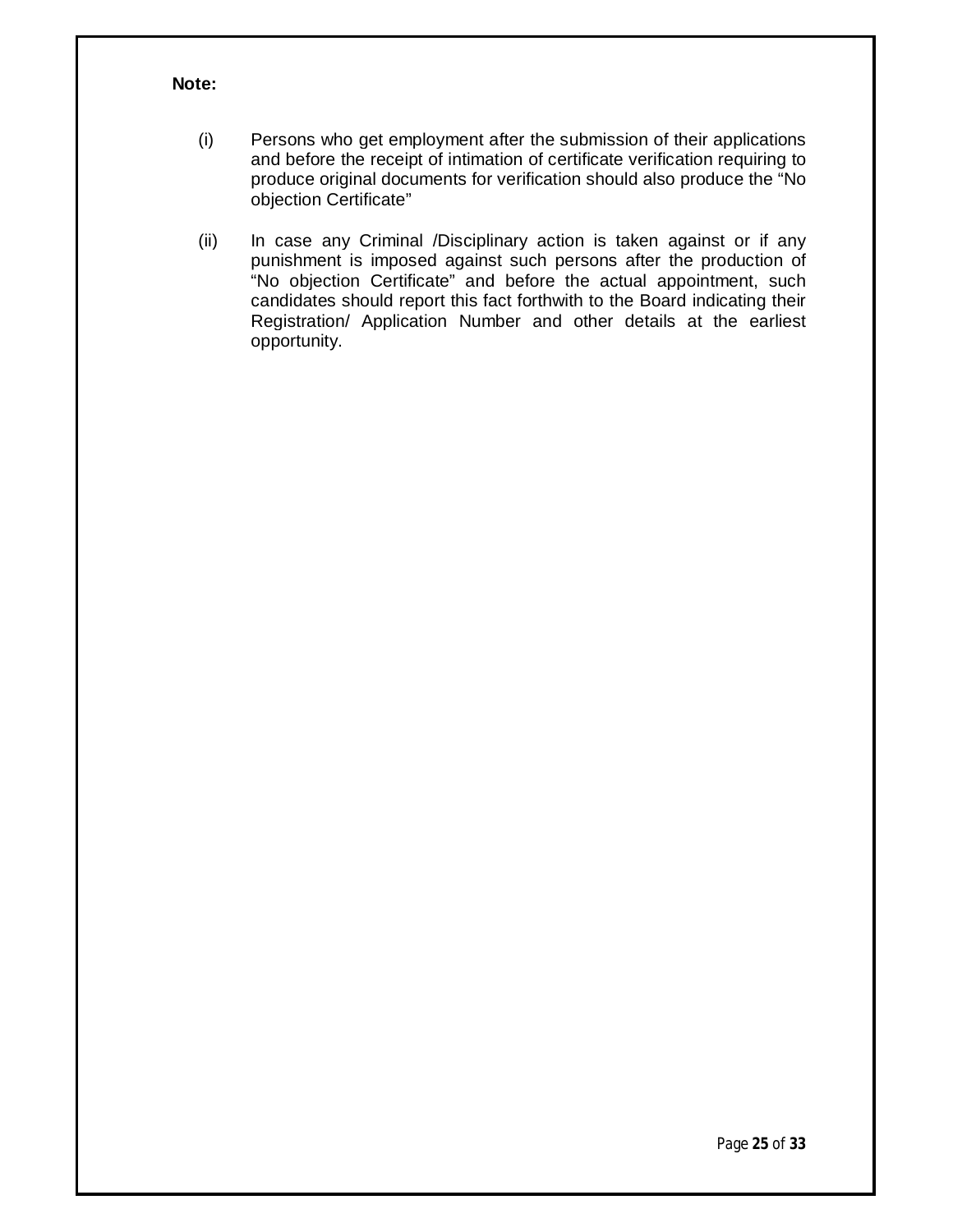#### **ANNEXURE-6**

#### **PAY, ALLOWANCES, JOINING TIME, ETC.,**

The selected candidates will be paid scale of pay of Level 8 - Rs. 19,500 - 62,000

i) Provisionally selected candidate shall join duty within the stipulated time from the date of receipt of appointment order as instructed by the appointing authority and shall not claim extension of joining time citing that she is undergoing higher studies or for any other reason. She shall abide by the condition that his/her name will be removed from the list without assigning any reason there for, if she fails to join duty within the stipulated time.

ii) Candidates selected and appointed to a post should undergo such probation and training and should pass such tests as may be prescribed in the rules by the Government from time to time and are liable to face such penalties as prescribed by the Government for failure to pass such tests.

iii) At any time before the end of the prescribed period of probation, the probation of a candidate / appointment may be terminated and she shall may be discharged from the service.

iv) A candidate who is in the service of a Government other than the Government of Tamil Nadu, if selected and appointed, will not be entitled on the basis of the previous service under that Government to any concession in the matter of leave, transit pay, etc., under the Government of Tamil Nadu.

v) If a rate of pay actually in force at the time of appointment of selected candidate is different from that announced, she will be paid only at that rate. The pay of the post is also subject to such modification, as may be made from time to time.

Page **26** of **33**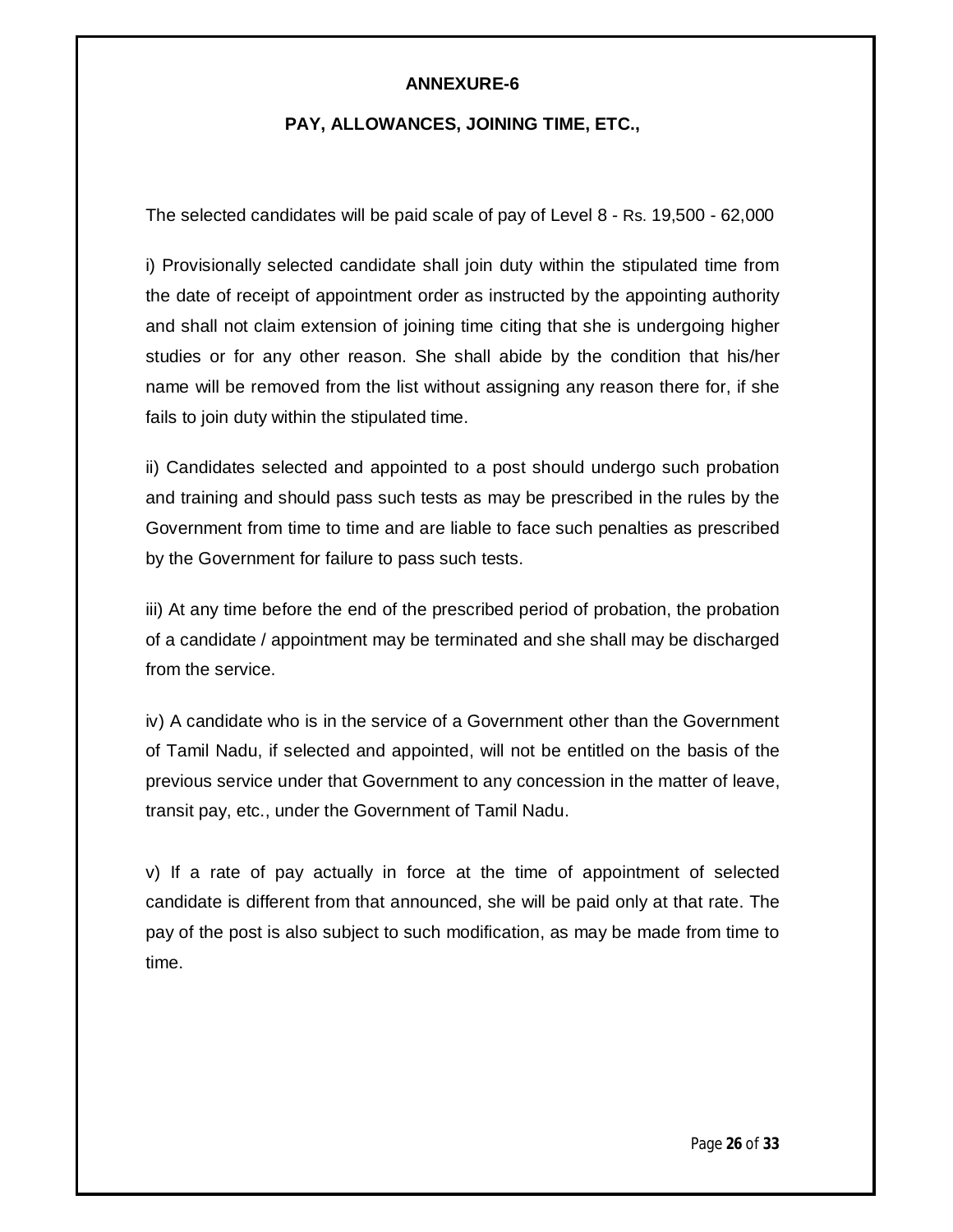#### **ANNEXURE-7A**

# **Medical Certificate For Orthopaedically Physically Disabled (To be issued by the Medical Board of Government Medical College) (Locomotory disability of the lower limbs should be between 40% to 50 %)**

|                                                                                                                                                                                                   |   |        | Medical College, _____________(City) certify that we have |
|---------------------------------------------------------------------------------------------------------------------------------------------------------------------------------------------------|---|--------|-----------------------------------------------------------|
| The Medical Board of ____________________Medical College, ____________(City) certify that v<br>on this day of _____________________2019 examined the candidate whose particulars are given below: |   |        |                                                           |
|                                                                                                                                                                                                   |   |        |                                                           |
| 1. Name of the candidate                                                                                                                                                                          |   |        |                                                           |
| 2. Father's name                                                                                                                                                                                  |   |        |                                                           |
| 3. Sex                                                                                                                                                                                            |   |        |                                                           |
| 4. Age                                                                                                                                                                                            |   |        |                                                           |
| 5. Identification marks                                                                                                                                                                           |   | 1.     |                                                           |
|                                                                                                                                                                                                   |   | 2.     |                                                           |
| 6. a. Orthopaedically Physically Disabled                                                                                                                                                         |   | Yes/No |                                                           |
| b. Nature of Orthopedic Disability                                                                                                                                                                |   |        |                                                           |
| 7. Extent of permanent disability                                                                                                                                                                 |   |        |                                                           |
| (mention the % of disability)                                                                                                                                                                     |   |        |                                                           |
| (Upper limbs must be functional and normal)                                                                                                                                                       |   |        |                                                           |
| 40% to 50% in one leg (lower limb)                                                                                                                                                                |   |        |                                                           |
| 8. Whether the candidate fulfills the following                                                                                                                                                   |   |        |                                                           |
| standard and may be considered for                                                                                                                                                                |   |        |                                                           |
| admission to work as Village Health                                                                                                                                                               |   |        |                                                           |
| Nurse in a Medical institution                                                                                                                                                                    |   |        |                                                           |
|                                                                                                                                                                                                   |   |        |                                                           |
| Normal Blood Pressure<br>(a)                                                                                                                                                                      |   | Yes/No |                                                           |
| (b)<br>Mentally normal                                                                                                                                                                            |   | Yes/No |                                                           |
| No Visual and auditory handicaps<br>(c)                                                                                                                                                           |   | Yes/No |                                                           |
| No Gross speech disorders<br>(d)                                                                                                                                                                  |   | Yes/No |                                                           |
| Independent in ambulation<br>(e)                                                                                                                                                                  |   |        |                                                           |
| i. without calliper:                                                                                                                                                                              |   | Yes/No |                                                           |
| ii. with caliper but without any walking aid                                                                                                                                                      |   |        |                                                           |
| (f) Good standing balance with or without                                                                                                                                                         | ÷ | Yes/No |                                                           |
| calipers but without any support                                                                                                                                                                  |   |        |                                                           |
|                                                                                                                                                                                                   |   |        |                                                           |
| g) Hand function within normal limits<br>without any aid                                                                                                                                          | ÷ | Yes/No |                                                           |
| h) Good control over bowel and bladder                                                                                                                                                            |   | Yes/No |                                                           |
| i) a. Is the disability progressive?                                                                                                                                                              |   | Yes/No |                                                           |
| b. If progressive, is the candidate eligible                                                                                                                                                      |   | Yes/No |                                                           |
| for appointment as                                                                                                                                                                                |   |        |                                                           |
| Village Health Nurse /                                                                                                                                                                            |   |        |                                                           |
| <b>Auxiliary Nurse Midwife</b>                                                                                                                                                                    |   |        |                                                           |
|                                                                                                                                                                                                   |   |        |                                                           |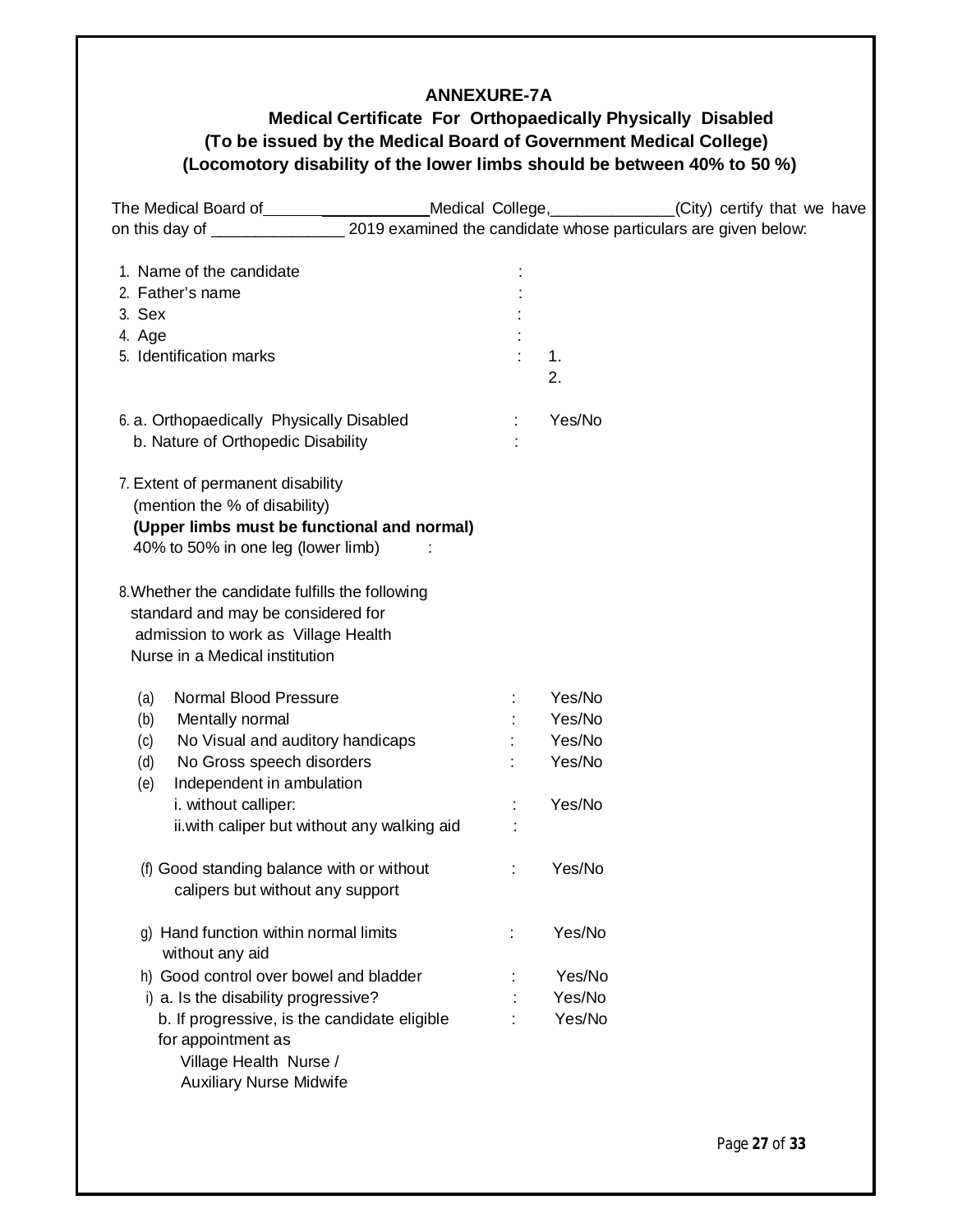| Height (Normal)<br>i)      | 1. Certified that the above candidate does not have any upper limb disability.<br>2. Certified that the above candidate has only locomotory lower limb disability. | Yes/No                       |                                                                                                                                                           |
|----------------------------|--------------------------------------------------------------------------------------------------------------------------------------------------------------------|------------------------------|-----------------------------------------------------------------------------------------------------------------------------------------------------------|
| Signature of the Applicant | <b>Signature of Members</b>                                                                                                                                        | Signature of Chairman of the | <b>Medical Board</b>                                                                                                                                      |
|                            | 1.                                                                                                                                                                 | Designation:                 |                                                                                                                                                           |
|                            |                                                                                                                                                                    | Office Stamp:                |                                                                                                                                                           |
|                            | 2.                                                                                                                                                                 |                              |                                                                                                                                                           |
| Place:<br>Date:            |                                                                                                                                                                    |                              | <b>Recent Full size</b><br>Photograph of the<br>Candidate exhibiting the<br>deformity duly attested<br>by the medical<br>certificate issuing<br>authority |
|                            |                                                                                                                                                                    |                              |                                                                                                                                                           |

Foot Note: 1. Both upper limbs, vision and hearing should be normal.

- 2. The above certificate should be issued only by the Medical Board of the area concerned constituted for the purpose after due physical examination by the Board. Certificate in other format will be summarily rejected.
- 3. The Candidate seeking admission under this category should produce a **full size photograph** exhibiting the deformity…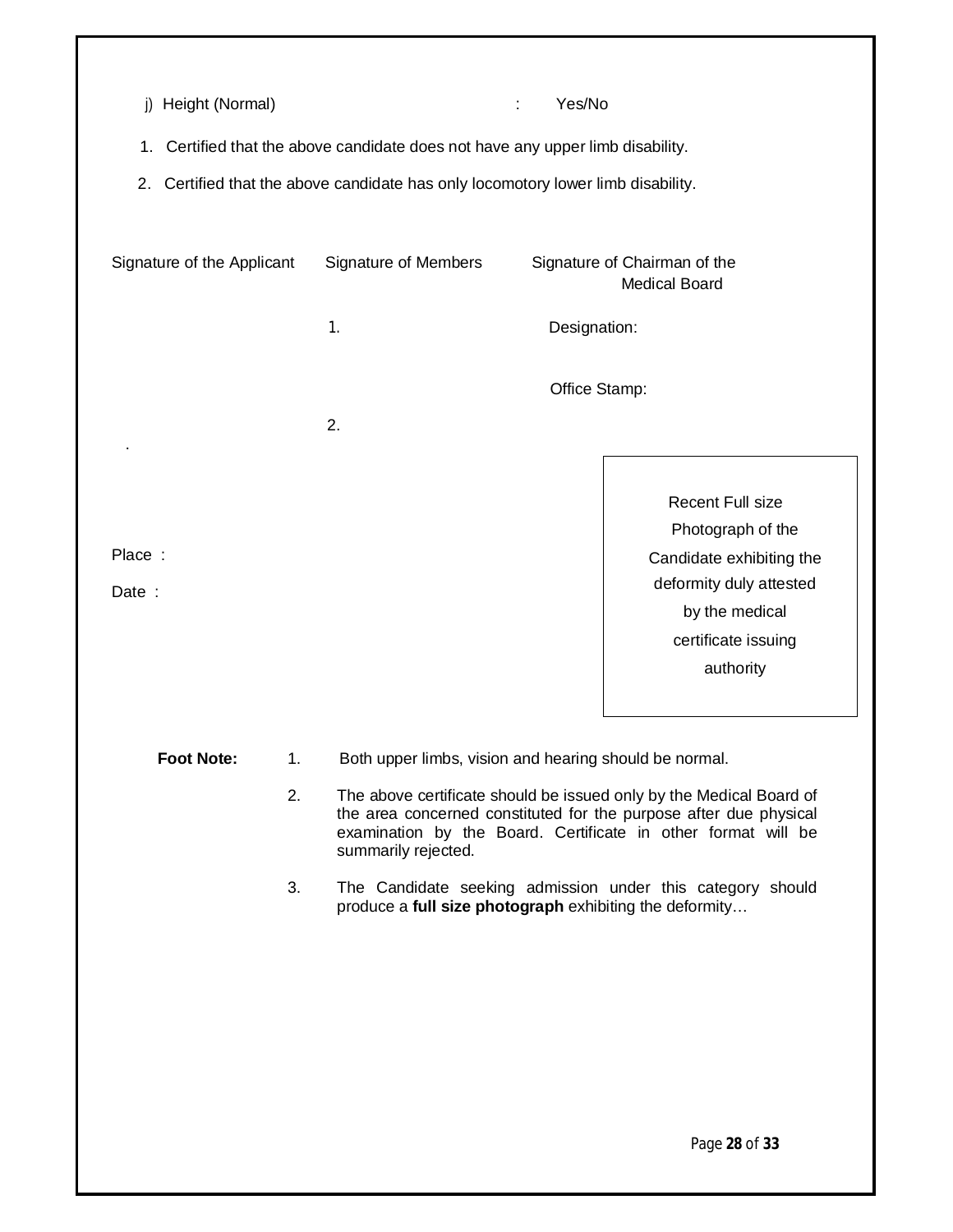# **ANNEXURE7B**

# **B. CERTIFICATE OF LOCOMOTORY DISABILITY**

| [For Suitability for appointment as Village Health Nurse / Auxiliary Nurse Midwife]                                                                                                   |                   |                                                                                                       |  |  |
|---------------------------------------------------------------------------------------------------------------------------------------------------------------------------------------|-------------------|-------------------------------------------------------------------------------------------------------|--|--|
| Certificate No                                                                                                                                                                        |                   | Date                                                                                                  |  |  |
|                                                                                                                                                                                       |                   |                                                                                                       |  |  |
|                                                                                                                                                                                       |                   |                                                                                                       |  |  |
|                                                                                                                                                                                       |                   |                                                                                                       |  |  |
|                                                                                                                                                                                       |                   |                                                                                                       |  |  |
| and has permanent physical impairment of Left/Right/Both Lower Limbs.                                                                                                                 |                   |                                                                                                       |  |  |
|                                                                                                                                                                                       |                   |                                                                                                       |  |  |
|                                                                                                                                                                                       |                   |                                                                                                       |  |  |
|                                                                                                                                                                                       |                   | Upper Limbs -Right/Left/Both are without any deformity and Functionally Normal He / She is Suitable / |  |  |
|                                                                                                                                                                                       |                   | NOT suitable for appointment as Village Health Nurse / Auxiliary Nurse Midwife and his / her          |  |  |
| handicap will not affect his/her performance as Village Health Nurse / Auxiliary Nurse Midwife.                                                                                       |                   |                                                                                                       |  |  |
|                                                                                                                                                                                       |                   |                                                                                                       |  |  |
|                                                                                                                                                                                       |                   |                                                                                                       |  |  |
| Signature with Name & Seal Signature with Name & Seal Signature with Name & Seal                                                                                                      |                   |                                                                                                       |  |  |
| (Chairman of Board)                                                                                                                                                                   | (Member of Board) | (Member of Board)                                                                                     |  |  |
| Note: Candidates with any other disability, other than the locomotory disability of the lower<br>limb (40% to 50% of disability) will not be considered suitable under this category. |                   |                                                                                                       |  |  |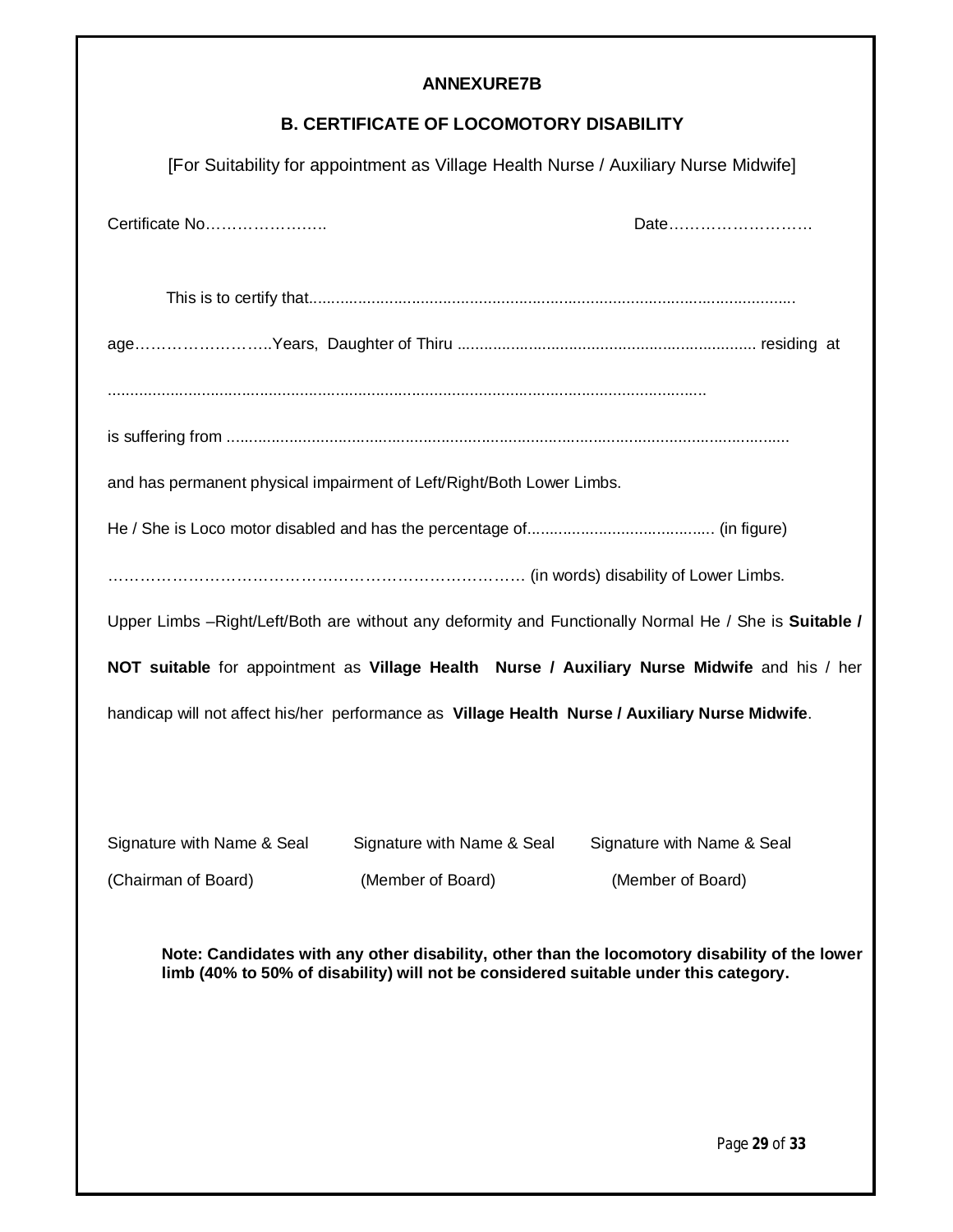#### **ANNEXURE – 8**

# **FORM OF UNDERTAKING TO BE FURNISHED BY THE EX-SERVICEMEN**

**(Not Applicable)**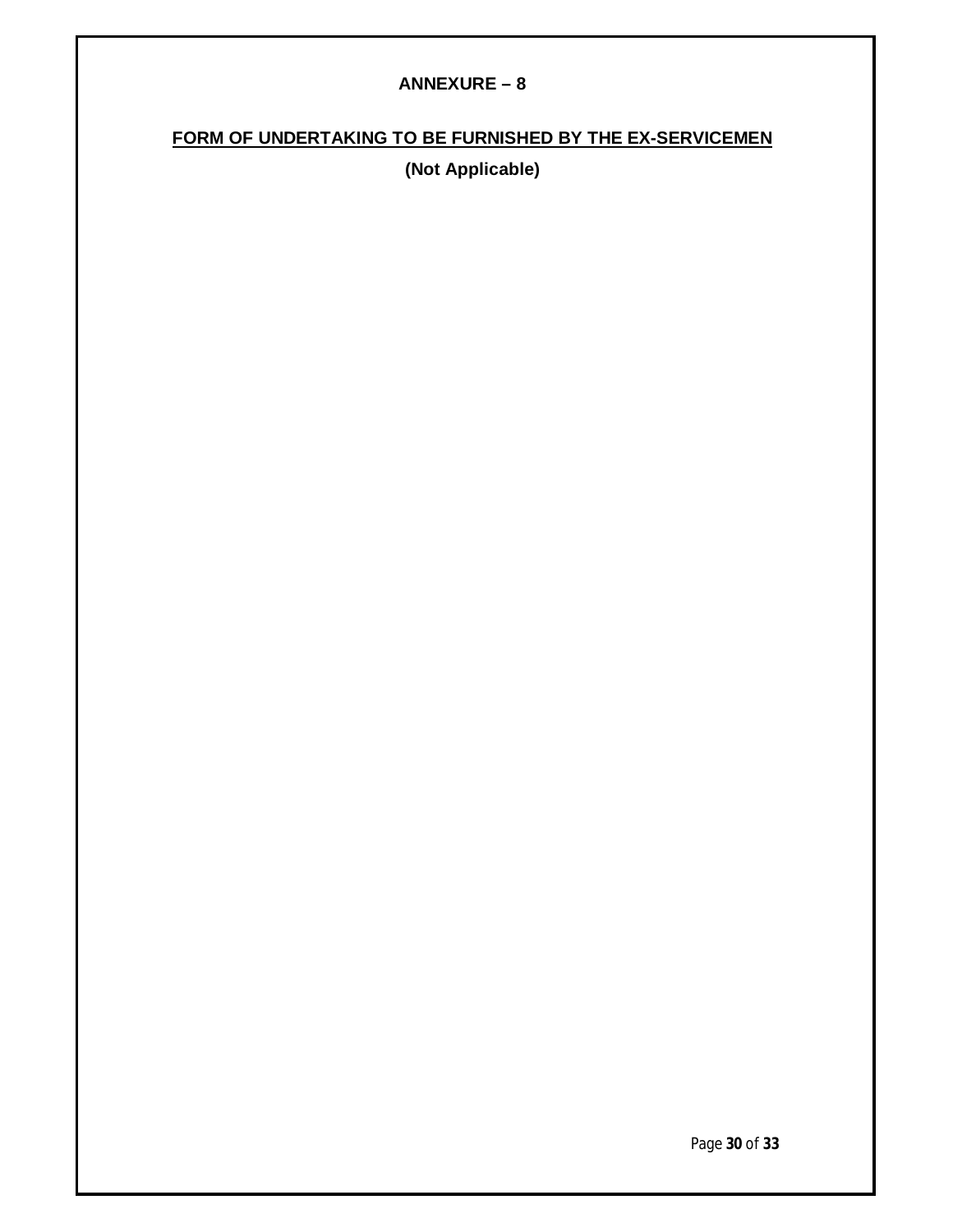#### **ANNEXURE – 9**

### **CERTIFICATE TO BE PRODUCED BY THE CANDIDATES WHO CLAIMS CONCESSION UNDER DESTITUTE WIDOW**

#### **SCHEDULE – VI**

#### **\*(Referred to in the Explanation to section 20(8)**

|            | 01. Name of the individual                                                                                                                                                                                                                     |        |  |
|------------|------------------------------------------------------------------------------------------------------------------------------------------------------------------------------------------------------------------------------------------------|--------|--|
|            | 02. Full Postal Address                                                                                                                                                                                                                        |        |  |
|            |                                                                                                                                                                                                                                                |        |  |
| 04.        | 03. Details of job held, if any<br>Particulars of her Children, if<br>any                                                                                                                                                                      | İ,     |  |
| 05.        | Name and last occupation of<br>her late husband                                                                                                                                                                                                |        |  |
| 06.        | Date of demise of her husband                                                                                                                                                                                                                  |        |  |
| 07.        | Monetary benefits received<br>after her husband's death by<br>way of family pension,<br>Insurance etc., if any.                                                                                                                                | $\sim$ |  |
| 08.        | Details of Properties if any<br>immovable and movable left<br>behind by him                                                                                                                                                                    |        |  |
| 09.<br>10. | Present monthly income:-<br>(a) From salaries / wages<br>(b) From family pension<br>(c) From private properties<br>(d) Rents received<br>(e) From private practice<br>(f) Other sources, if any<br>(g) TOTAL<br>Whether living alone or living |        |  |
|            | with her husband's parents / in-<br>laws / parents / brother (s)                                                                                                                                                                               |        |  |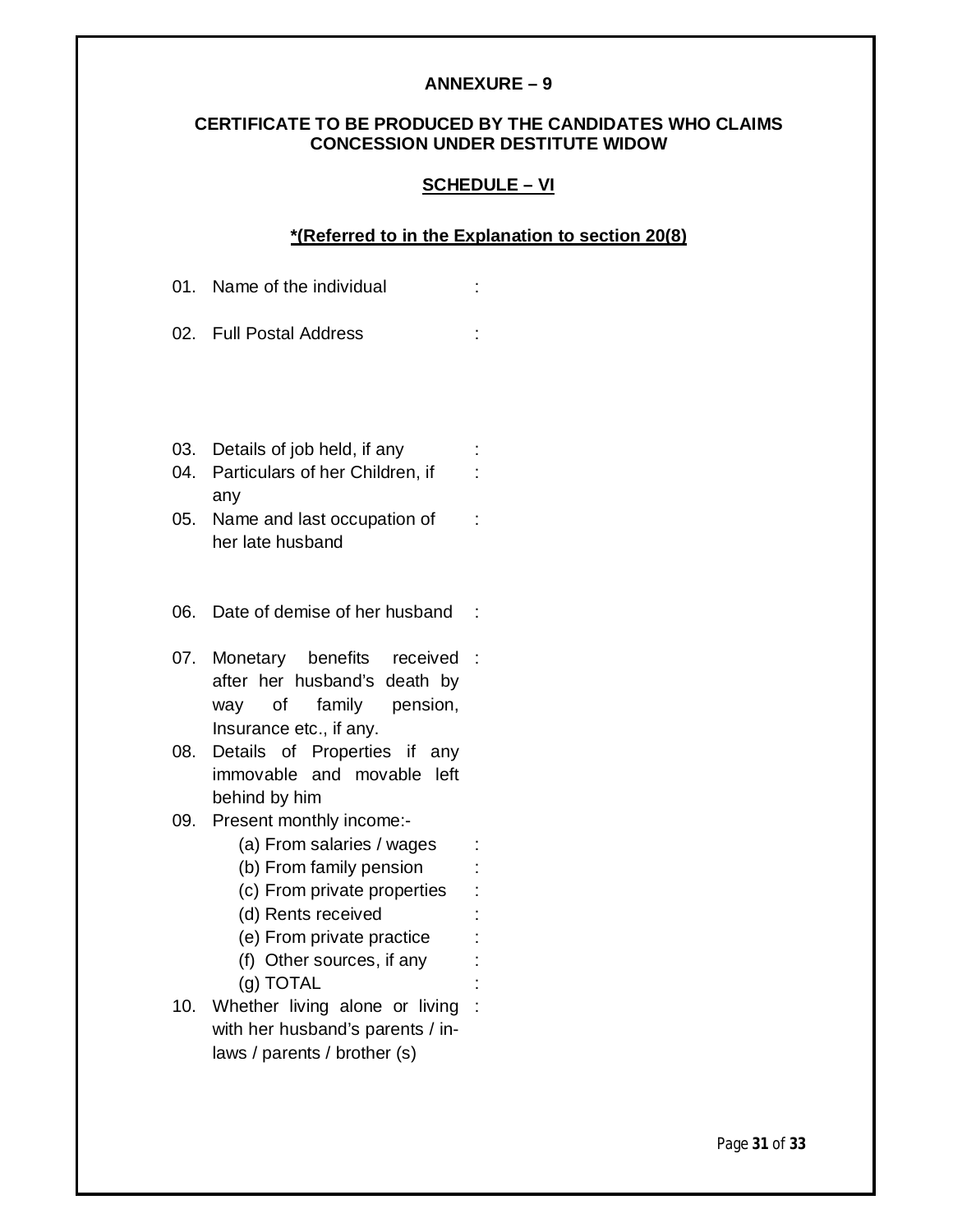11. Whether the satisfies the : definition of the term "Destitute Widow" as defined in the Explanation to rules 12(d) and 21(b) of the General Rules for the Tamil Nadu State and Subordinate Services

 Certified that I have verified the particulars furnished by the individual and satisfied myself as to the correctness of her claim with reference to the definition of the term "Destitute Widow" under the Explanation to rules 12(d) and 21(d).

| Certificate Reference No: | Signature     | $\sim$ 100 $\pm$ |
|---------------------------|---------------|------------------|
| Place:                    | Name          |                  |
| Date:                     | Designation : |                  |

Revenue Divisional Officer / Assistant Collector / Sub-Collector.

Explanation:- The above certificate should be issued only by the Revenue Divisional Officer or the Assistant Collector or the Sub-Collector concerned.